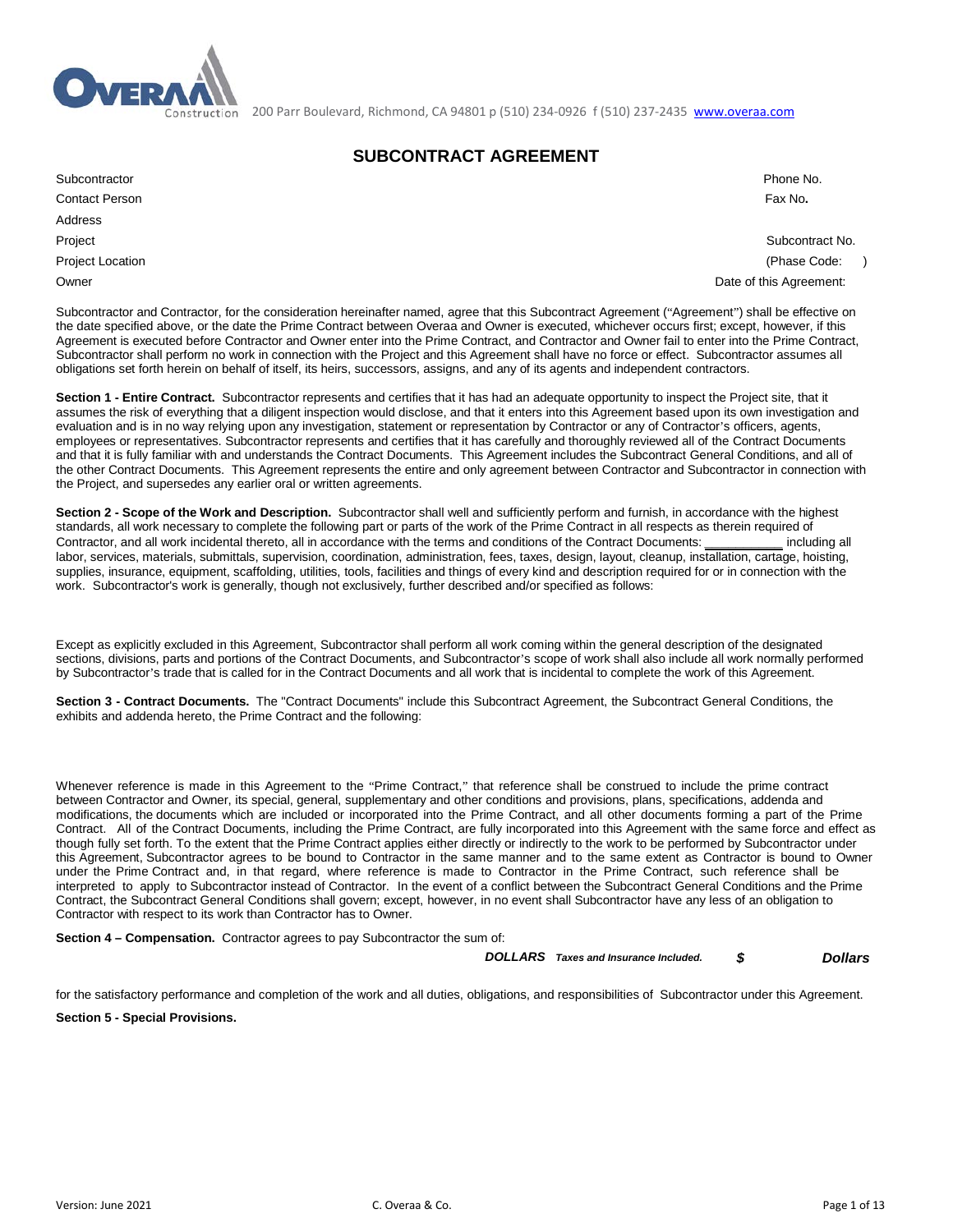**SUBCONTRACTOR CONTRACTOR**

**C. OVERAA & CO.**

**By: By:**

*[signature] [signature]*

Contractor's License No. \_\_\_\_\_\_\_\_\_\_\_\_\_\_\_\_\_\_\_ Contractor's License No. 106793

Subcontractor's Federal Taxpayer I.D. No.

**PLEASE SIGN AND RETURN A COPY OF THIS CONTRACT.**

# **SUBCONTRACT GENERAL CONDITIONS**

**1. PAYMENTS.** Invoices for work completed during the preceding month shall be delivered to Contractor by the twentieth (20th) day of each month for submission to Owner. Progress payments will be made to Subcontractor with funds received from Owner on account of work performed by Subcontractor, as such funds are received from Owner. Progress payments will not exceed 90% of the value of Subcontractor's work in place as of the date of each invoice. Final payment to Subcontractor will be payable after the entire work required by the Prime Contract has been completed and accepted by Owner and Owner has made final payment to Contractor. Submittal and acceptance of required closeout documentation including, but not limited to, as-built drawings, releases of claims, warranties, and operating and maintenance manuals, is an integral part of the work to be performed by Subcontractor and is a condition precedent to final payment. If Owner, or other responsible party, delays in making final payment to Contractor or any other payment to Contractor from which payment to Subcontractor is to be made, then the time for payment to Subcontractor will be deferred for a reasonable amount of time. Contractor has the right to make any payment to Subcontractor by joint check to Subcontractor and any of Subcontractor's suppliers, materialmen, vendors or subcontractors or any person or entity who may have a right of action against Contractor or its surety under any law, or by direct check to any such supplier, materialman, vendor, subcontractor, person or entity. No such payment shall create any contractual relationship between Contractor and any person or entity.

Subcontractor agrees to furnish, if and when required by Contractor, a list of lower tier subcontractors, materialmen, manufacturers, vendors and suppliers, insurance certificates and insurance policies, complete documentation and copies of purchase orders for all major suppliers, materialmen, manufacturers and vendors, as-built drawings, all required warranties and manufacturer literature, certified payrolls, evidence that Subcontractor is current with union trust fund payments, receipts, vouchers, and releases of claims for itself and all lower tier subcontractors, suppliers, materialmen and vendors, all in a form satisfactory to Contractor, and it is agreed that no payment shall be made, except at Contractor's option, until and unless such documents have been furnished. By submitting any payment application, Subcontractor thereby certifies and represents that all required insurance has been obtained and remains in effect and that no notice of cancellation has been received by Subcontractor for any such insurance. Subcontractor, prior to and as a condition precedent to receiving final payment, shall sign an affidavit under penalty of perjury that Subcontractor has paid the specified general prevailing rates of per diem wages to its employees on the Project and any amounts due pursuant to California Labor Code Section 1813 when payment of such prevailing wages is required by contract.

Contractor utilizes the Textura Construction Invoicing and Payment system to streamline and expedite the subcontractor invoicing and payment process. Unless otherwise directed or authorized, in writing, by Contractor, all applications for payment and lien waivers for Subcontractor, shall be submitted to Contractor using the Textura payment management system prescribed by Contractor. Service fees charged by Textura for processing of electronic payments to Subcontractor shall be the responsibility of Subcontractor.

No payments shall constitute or imply, or be considered as evidence of, Contractor's acceptance or approval of Subcontractor's performance of this Agreement, either wholly or in part, and no payment shall be considered to be an acceptance or approval of defective or improper work. All payments to Subcontractor are subject to all other relevant provisions of this Agreement.

Subcontractor agrees that its acceptance of final payment hereunder shall release Contractor, Contractor's surety, and Owner from any and all actions, causes of action, claims, liability and damages arising out of or relating to this Agreement or the Project, and shall constitute a waiver of any and all of Subcontractor's rights under or in connection with this Agreement, notwithstanding Section 1542 of the Civil Code of California, which states: "A general release does not extend to claims which the creditor does not know or suspect to exist in his or her favor at the time of executing the release, which if known by him or her must have materially affected his or her settlement with the debtor."

**2. SCHEDULE.** Time is of the essence of this Agreement. Subcontractor shall commence work within forty-eight (48) hours after notification and shall perform its work in a prompt and diligent manner in accordance with Contractor's schedule as such schedule is from time to time revised, without delaying the work of Contractor or other contractors and subcontractors. Contractor's schedule is not a representation by Contractor that Subcontractor will be able to perform its activities on certain dates. Subcontractor acknowledges Contractor's right to control the timing of the various portions of the work, including Contractor's right to suspend or delay construction. Subcontractor shall coordinate its work with that of Contractor and all other contractors and subcontractors in a manner that will facilitate the efficient completion of the entire project. Subcontractor must attend all coordination and other meetings as may be required by Contractor. All shop drawings, product data, samples and similar submittals required by the Contract Documents shall be delivered to Contractor not later than 30 calendar days after the effective date of this Agreement or sooner if required to meet Contractor's schedule. If Subcontractor fails to maintain its part of Contractor's schedule, it shall, without additional compensation, accelerate the work as Contractor directs.

**3. DELAYS.** If Subcontractor is delayed for any cause which is absolutely beyond the control of Subcontractor (and which is also absolutely beyond the control of Subcontractor's suppliers, materialmen, manufacturers, subcontractors and vendors, of any tier), it shall be granted an extension of time therefor, provided: a) Subcontractor gives written notice of delay to Contractor within forty-eight (48) hours from the start of the delay (or if the Prime Contract provides that notices of delay or requests for time extension are to be submitted at an earlier time, Subcontractor shall give Contractor all such notices and requests in a sufficient amount of time in advance of that required by Prime Contractor so as to enable Contractor, if it so chooses, to timely provide them to Owner pursuant to the provisions of the Prime Contract) in which Subcontractor advises Contractor of the delay and the reasons for the delay and requests that Subcontractor be granted a time extension because of the delay; b) the exclusive causes of the delay are ones for which a time extension is allowed under the terms of the Prime Contract; and c) Contractor has been successful in obtaining an equivalent time extension from Owner for the same delay. If Subcontractor fails to give the required written notice of delay to Contractor within forty-eight (48) hours from the start of the delay, Subcontractor waives any claim or right to a time extension for that delay, and further waives any other claim or right that Subcontractor might otherwise have in connection with that delay. Subcontractor shall be liable and responsible to Contractor for any and all losses, costs, expenses, liabilities and damages, including, without limitation, liquidated damages assessed by Owner, incurred by Contractor as a result of any delay in the performance of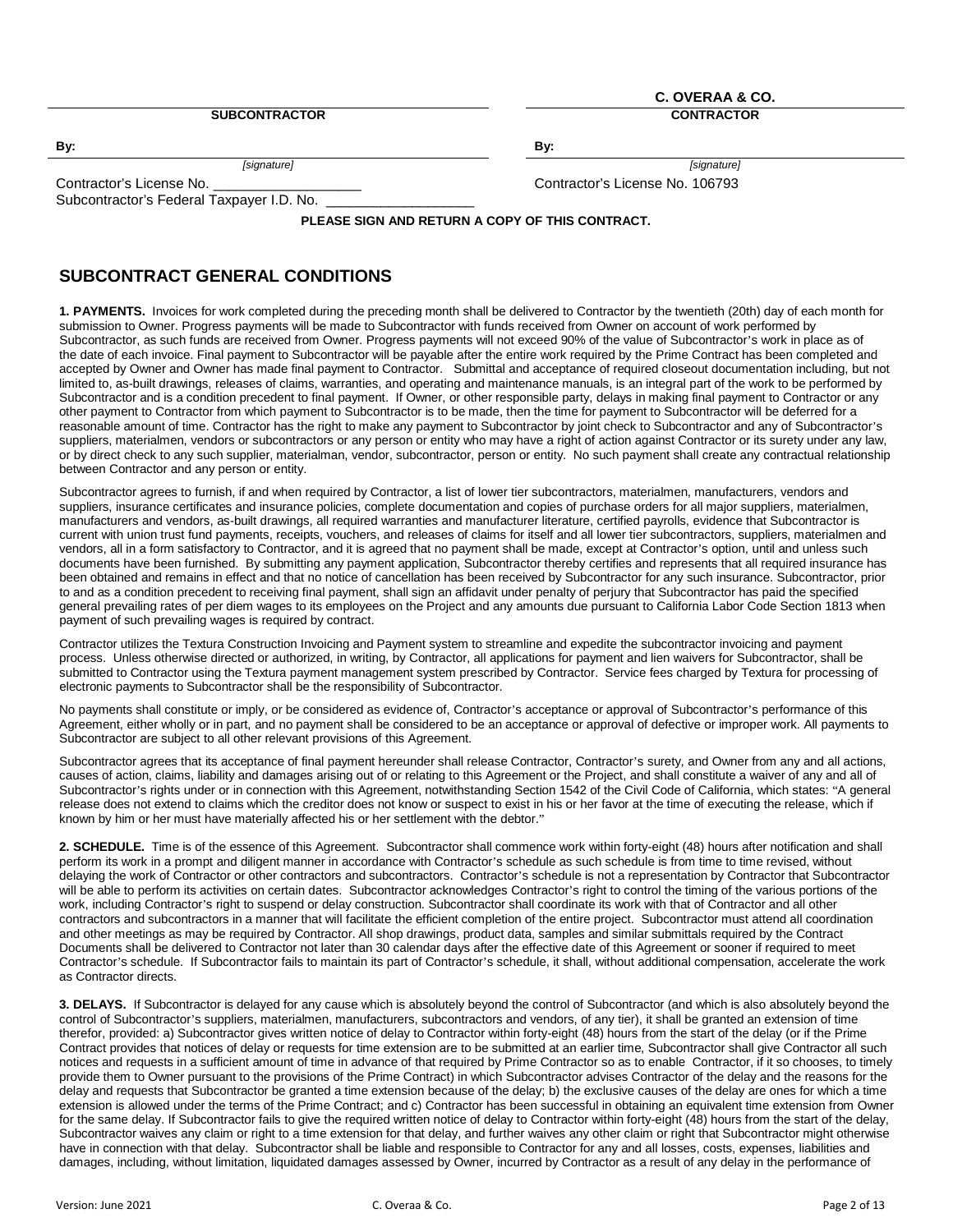Subcontractor's work, except for delays for which Subcontractor is granted time extensions as provided above. No additional compensation or damages for any delay to Subcontractor's work, whether caused in whole or in part by Contractor, other subcontractors, or Owner, including, but not limited to, any delays constituting or resulting from any breach of this Agreement, shall be recoverable from Contractor, and the above-mentioned extension of time shall be the sole remedy of Subcontractor for any delay; except, however, if Contractor obtains additional compensation from Owner because of such a delay, Subcontractor shall be entitled to an equitable portion of the additional compensation received by Contractor. It shall be Contractor's sole discretion whether to pursue a claim against Owner for delay; Subcontractor agrees that Contractor's failure to submit, pursue or prosecute a claim for delay shall not entitle Subcontractor to any compensation or damages from Contractor. In the event that Contractor files, pursues or prosecutes a claim, lawsuit or arbitration proceeding against Owner which includes a claim for additional compensation requested by Subcontractor for any delay, Subcontractor shall cooperate fully with Contractor in the filing, pursuit and prosecution thereof and shall pay, to Contractor, Subcontractor's pro-rata share of the costs, fees and expenses incurred by Contractor in connection therewith, including actual attorneys' fees, costs and expenses.

**4. CHANGES; NOTICES.** Contractor has the right, by written directive, to direct Subcontractor to make changes to the work required by this Agreement including, but not limited to, alterations, revisions, modifications, additions, deletions, and/or omissions in or to the work (including, but not limited to, the right to increase or decrease the quantity of any item or portion of the work or to delete or add any work). Subcontractor agrees to adhere to any such changes in or to the work, without nullifying this Agreement, on receipt of a properly executed written directive from Contractor. A DIRECTIVE SHALL BE DEEMED PROPERLY EXECUTED IF, AND ONLY IF, IT IS IN WRITING AND IT HAS BEEN EXECUTED BY CONTRACTOR'S PROJECT MANAGER, PROJECT ENGINEER OR PROJECT SUPERINTENDENT. Contractor shall not pay any extra charges made by Subcontractor that have not been agreed upon in writing by Contractor. If Subcontractor makes any changes in the work without a properly executed written directive from Contractor, Subcontractor thereby waives any right to be paid for that changed work, even if it acted upon oral direction from Contractor, or any form of direction, written or otherwise, from Owner or any other person or entity. In addition, Subcontractor shall be liable for all damages or liability of any nature whatsoever associated with or in any way arising out of any such change it makes without a properly executed written directive from Contractor. If necessary, the contract price and the time of Subcontractor's performance will be adjusted by appropriate additions or deductions mutually agreed upon before Subcontractor performs the changed work. If a dispute arises between Contractor and Subcontractor about whether particular work is a change in the work, or what adjustment should be made to the contract price or time, Subcontractor shall nevertheless timely perform the disputed work upon receipt of a properly executed written directive from Contractor.

Subcontractor shall strictly and timely comply with the notice, protest and claims provisions of the Prime Contract, including, without limitation, any provisions of the Prime Contract concerning notices of potential claim, notices of claim, notices of disputed work, notices of dispute, notices of differing site condition, notices of delay, requests for change orders, requests for additional compensation, requests for time extensions, the submission of claims, the documentation of claims, the statement of claims, the updating of claims and potential claims, and the certification of claims and potential claims; except that, instead of submitting notices, protests, claims and other related documents to Owner, Subcontractor shall deliver them to Contractor in a sufficient amount of time in advance of that required by the Prime Contract so as to enable Contractor, if it so chooses, to timely provide them to Owner pursuant to the provisions of the Prime Contract. Subcontractor shall strictly and timely comply with the notice, protest and claims provisions of the Prime Contract regardless of whether or not the notice, protest or claim involves or relates to any act or omission of Owner and regardless of whether or not the notice, protest or claim involves or relates to anything for which Owner may be liable or responsible to Contractor. Subcontractor waives any claim or right to any damages, increase in compensation or other amount if it fails to strictly and timely comply with all of the applicable notice, protest and claim provisions of the Contract Documents.

In order for Subcontractor to be entitled to receive any increase in its compensation under this Agreement, or any damages or additional monies in connection with its work, for any reason whatsoever, Subcontractor must both: (a) deliver written notice to Contractor, before the affected work is performed, stating that Subcontractor is requesting additional compensation from Contractor and the reasons for that request, and (b) strictly and timely comply with all of the applicable notice, protest and claims provisions set forth in the Contract Documents including, without limitation, those set forth above in the immediately preceding paragraph, those set forth below in the immediately succeeding paragraph, and those set forth above in Section 3 of the Subcontract General Conditions. Otherwise, Subcontractor waives any claim or right to any such compensation, damages or monies.

Subcontractor will identify and document daily, in the manner required by the Contract Documents, any extra, changed or disputed work, as well as any work requested to be performed on a time and materials basis (hereinafter, such a document shall be referred to as a "Cost Record Document"). On a daily basis, Subcontractor will be responsible for obtaining the approving signature of Owner or Owner's representative on each Cost Record Document for any work so performed. After it obtains an approving signature from Owner or Owner's representative, Subcontractor will submit each Cost Record Document to Contractor's project manager or project engineer on a daily basis. The signature on any Cost Record Document or any similar document of Contractor's Project Manager or Project Engineer may constitute acknowledgement that the work was done, but does not constitute any agreement or admission that Subcontractor is entitled to an adjustment in the contract price. The signature of any other employee or agent of Contractor, including Contractor's Superintendent, shall be of no force nor effect, whatsoever. Under no circumstances will Contractor's signature on any such document alter or supersede any of the terms or conditions of this Agreement, or constitute an admission or agreement that Subcontractor is entitled to any adjustment in the contract price or time. Any conflicting terms or conditions on any Cost Record Document or other form or document shall be of no force or effect. Subcontractor's failure to timely submit Daily Cost Records for work constitutes an agreement by Subcontractor that there will be no increase to the contract price or contract time for or in connection with that work, and Subcontractor waives any right to any such increase by failing to timely submit the required Daily Cost Records.

There will be no increase to Subcontractor's contract price or time unless Subcontractor strictly and timely complies with all of the relevant notice, protest and claims procedures in the Contract Documents.

Contractor reserves the right to perform changes in the work with its own forces and to award contracts to others to perform changes in the work. It is further specifically agreed by Subcontractor, that no claim, dispute or controversy (including, but not limited to, those relating to the scope of Subcontractor's work, changes or alleged changes to Subcontractor's work, or the amount of compensation due Subcontractor) shall give Subcontractor any right to stop or suspend the performance of its work or interfere with the progress and performance of work required to be performed under this Agreement, and that Subcontractor shall proceed with its work as directed by Contractor notwithstanding any claim, dispute or controversy, and that any failure or refusal to do so will constitute a material breach of this Agreement.

**5. LAWS, PERMITS & TAXES.** Subcontractor is and shall at all times be an independent contractor in connection with Subcontractor's work pursuant to this Agreement. Subcontractor shall observe and comply with, and shall require that each of its subcontractors observe and comply with, all laws, rules, ordinances, codes and regulations of all governing bodies having jurisdiction over the work, including any affirmative action or local hire requirements, and shall satisfy all requirements of any inspectors. Subcontractor shall apply for, obtain and pay for all permits necessary or required for its work, and pay all manufacturer's taxes, sales taxes, use taxes, processing taxes, value added taxes, and each and every federal, state or local tax, insurance and/or contribution relating to Subcontractor's employees, whether levied now or in the future.

**5.1 Prevailing Wages.** The provisions of California Labor Code sections 1771, 1775, 1776, 1777.5, 1813, 1815 and the provisions of California Code of Regulations sections 16450 through 16464 are incorporated into this Agreement when payment of prevailing wages is required, and Subcontractor agrees to comply with, and that each of its subcontractors will comply with, these provisions and all interpretations thereof by the Director of the Department of Industrial Relations insofar as they are applicable to this project. When such documents are required; (1) Subcontractor agrees to submit,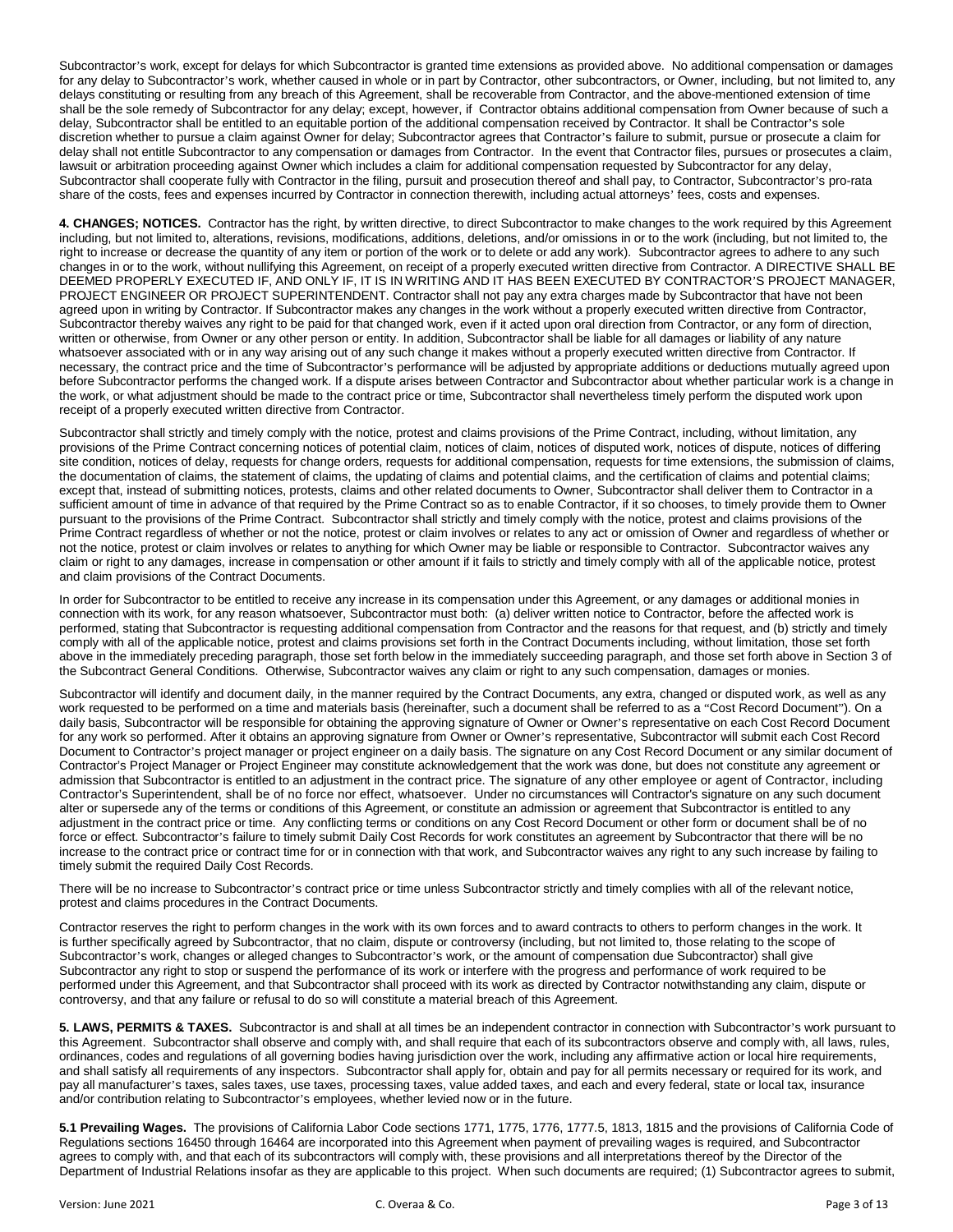and to have each of its subcontractors submit, via LCPtracker, certified payroll reports to Contractor on a weekly basis no later than three (3) working days after labor has been paid; and (2) Subcontractor agrees to submit project foreman and/or superintendent field reports to Contractor no later than three (3) working days after Contractor's request. Subcontractor will be responsible for any and all penalties, fines, assessments (including, but not limited to Civil Wage and Penalty Assessments), damages, claims, administrative proceedings, and actions resulting from or relating to any alleged error or omission in the certified payroll reporting of Subcontractor or any of its subcontractors, any inadequate or delinquent payroll records from Subcontractor or any of its subcontractors, any alleged violation by Subcontractor or any of its subcontractors of any of the provisions of California Labor Code sections 1771, 1775, 1776, 1777.5, 1813 or 1815 or California Code of Regulations sections 16450 through 16464, or any alleged violation by Subcontractor or any of its subcontractors of any other applicable federal, state or local law or regulation.

**5.2 AB 1701.** The provisions of Labor Code §218.7 are incorporated into this Agreement when the Project is private work. Subcontractor shall provide with each payment application, via LCPtracker, payroll records for each of Subcontractor's workers showing: (a) gross wages earned; (b) total hours worked; (c) the number of piece-rate units earned and applicable piece rate, if applicable; (d) all deductions; (e) net wages earned; (f) inclusive dates of the prior period for which the employee is paid; (g) the name of the employee and the last four digits of the worker's social security number or employee identification number; and (h) all applicable hourly rates in effect during the pay period and the corresponding number of hours worked at each hourly rate. Subcontractor shall require submission of the same information from sub-subcontractors of any tier. Contractor shall have the right on reasonable notice to audit Subcontractor's payroll records. Subcontractor will be responsible for any and all penalties, fines, assessments (including, but not limited to Civil Wage and Penalty Assessments), damages, claims, administrative proceedings, and actions resulting from or relating to any alleged error or omission in the payroll reporting of Subcontractor or any of its subcontractors, any inadequate or delinquent payroll records from Subcontractor or any of its subcontractors, or any failure to pay any of its employees. Subcontractor shall insert into each of its sub-subcontracts this provision. Failure of Subcontractor or of any subcontractor of lower tier to comply with this provision will result in payment being withheld until there is full compliance.

**5.3 AB 3018.** The provisions of Public Contract Code §2600-§2603 are incorporated into this Agreement when applicable, and their text is attached as an Exhibit hereto. Subcontractor shall comply with all applicable requirements that it use or provide a Skilled and Trained Workforce. Subcontractor shall provide monthly reports showing compliance with the Skilled and Trained Workforce requirements. Contractor shall have the right upon request to audit Subcontractor's records for compliance with the Skilled and Trained Workforce requirements. If Contractor determines that Subcontractor is not in compliance with the Skilled and Trained Workforce requirements or if Subcontractor has not provided the required monthly reports, Contractor may, in addition to any other remedies available at law or under this contract, withhold 150 percent of any amounts then due to Subcontractor for periods when Subcontractor was out of compliance or for which timely monthly reports have not been received until the failure is corrected. Along with its application for Final Payment, Subcontractor shall provide Contractor with a declaration under penalty of perjury that the Subcontractor is compliant with the Skilled and Trained Workforce requirements, which declaration shall be a condition of distribution to Subcontractor of its Final Payment.

**6. INSURANCE.** Subcontractor, at its own expense, shall obtain and maintain insurance from companies approved by Contractor, as set forth in Addendum A to this Agreement, which is incorporated herein as though fully set forth. Contractor's review or acceptance of any insurance certificate or insurance policy shall in no way waive or release Subcontractor from any of its duties or responsibilities as provided in this Agreement; Subcontractor is still required to obtain and maintain the insurance required by this Agreement. Any failure by Subcontractor to obtain or maintain any of the required insurance shall constitute a material breach of this Agreement.

Subcontractor warrants that, if it is domiciled in a jurisdiction that requires the subcontractor to have a business license or business tax registration, the subcontractor has the required business license or business tax registration. Subcontractor will supply Overaa with a copy of such business license or business tax registration contemporaneously with its insurance information.

**7. CLEANING UP.** Subcontractor, on a daily basis, shall (1) keep the work site free from waste materials, packaging materials, and other rubbish generated from its work, and (2) shall clean and remove any mortar, plaster, paint, concrete, dirt or other excesses left by the execution of its work and make good all defects resulting therefrom. At the completion of its work in each area, Subcontractor shall perform such cleaning as may be required to leave the area "broom clean". At the entire completion of its work, Subcontractor shall remove all of its tools, equipment, scaffolds, shanties and surplus materials. Should Subcontractor fail to perform any of the foregoing to Contractor's satisfaction, Contractor shall have the right to perform and complete such work itself or through others and charge the cost thereof to Subcontractor. Contractor shall apportion Subcontractor's share of any clean-up costs and any such apportionment shall be final and binding unless manifestly unreasonable.

**8. RESPONSIBILITY FOR WORK.** If any of Subcontractor's work is dependent on or related to work of others, Subcontractor shall inspect such other work to determine if it is satisfactory for the performance of the work of this Agreement. If in Subcontractor's opinion such other work is unsatisfactory, Subcontractor shall immediately notify Contractor of the deficiencies discovered, in writing. Subcontractor warrants, by undertaking to perform its work, that such other work is satisfactory, and waives all claims against Contractor for additional compensation or damages from any deficiencies therein. Notwithstanding the dimensions given in the Contract Documents, Subcontractor is obligated to take such measurements as will ensure the proper matching and fitting of the work covered by this Agreement with contiguous work. Subcontractor shall lay out and shall be strictly responsible for the accuracy of its work. Actual final conditions and details shall result in proper alignment of finished surfaces. Review or approval of shop drawings or submittals by Contractor, Owner and/or Owner's representative shall not relieve Subcontractor of its obligation to perform its work in strict accordance with the Contract Documents, nor of its responsibility to properly match and fit its work with contiguous work. Subcontractor shall be responsible for any loss or damage to other contractors engaged in work on the site caused by Subcontractor's failure to set out or perform its work correctly. Subcontractor shall implement measures to prevent the generation of storm water pollution from its work, be responsible for the impacts of its work on storm water pollution prevention measures installed for the Project, be responsible to utilize installed measures, be responsible for the repair and/or replacement of such work damaged or removed by its operations and bear the cost of any fines or penalties assessed as a result of said damage, removal or misuse. Subcontractor shall protect and bear all risk of loss or damage to its work, materials and equipment until Owner's final acceptance of all work required by the Prime Contract and waives all rights against Contractor for loss or damage to Subcontractor's work, materials and equipment. Subcontractor shall promptly replace or repair any damaged work, materials or equipment. Subcontractor further agrees to protect the work, materials and equipment of others and all workers on the Project site from its operations. Contractor shall have discretion to apportion Subcontractor's share of any damage to the work of others and any such apportionment shall be final and binding unless manifestly unreasonable. If Contractor, in its discretion, decides to hire the services of a security service to protect the work, materials or equipment of Subcontractor and others, Contractor may apportion the cost thereof amongst all who are benefited thereby.

# **9. INDEMNITY AND DEFENSE.**

**9.1 Subcontractor's Indemnification and Defense of Contractor.** With the exception that this Subsection 9.1 shall in no event be construed to require indemnification or defense by Subcontractor to a greater extent than permitted under the statutes or public policy of the State of California, Subcontractor shall defend, indemnify and save harmless Contractor and each of its employees, directors, officers, sureties, partners, joint venturers, agents and representatives ("Indemnified Parties"), from and against any and all claims, demands, actions, legal proceedings, causes of actions, damages, injuries, expenses, losses, costs, attorney fees and liabilities, of whatsoever kind or nature, in any manner arising out of or relating to the work,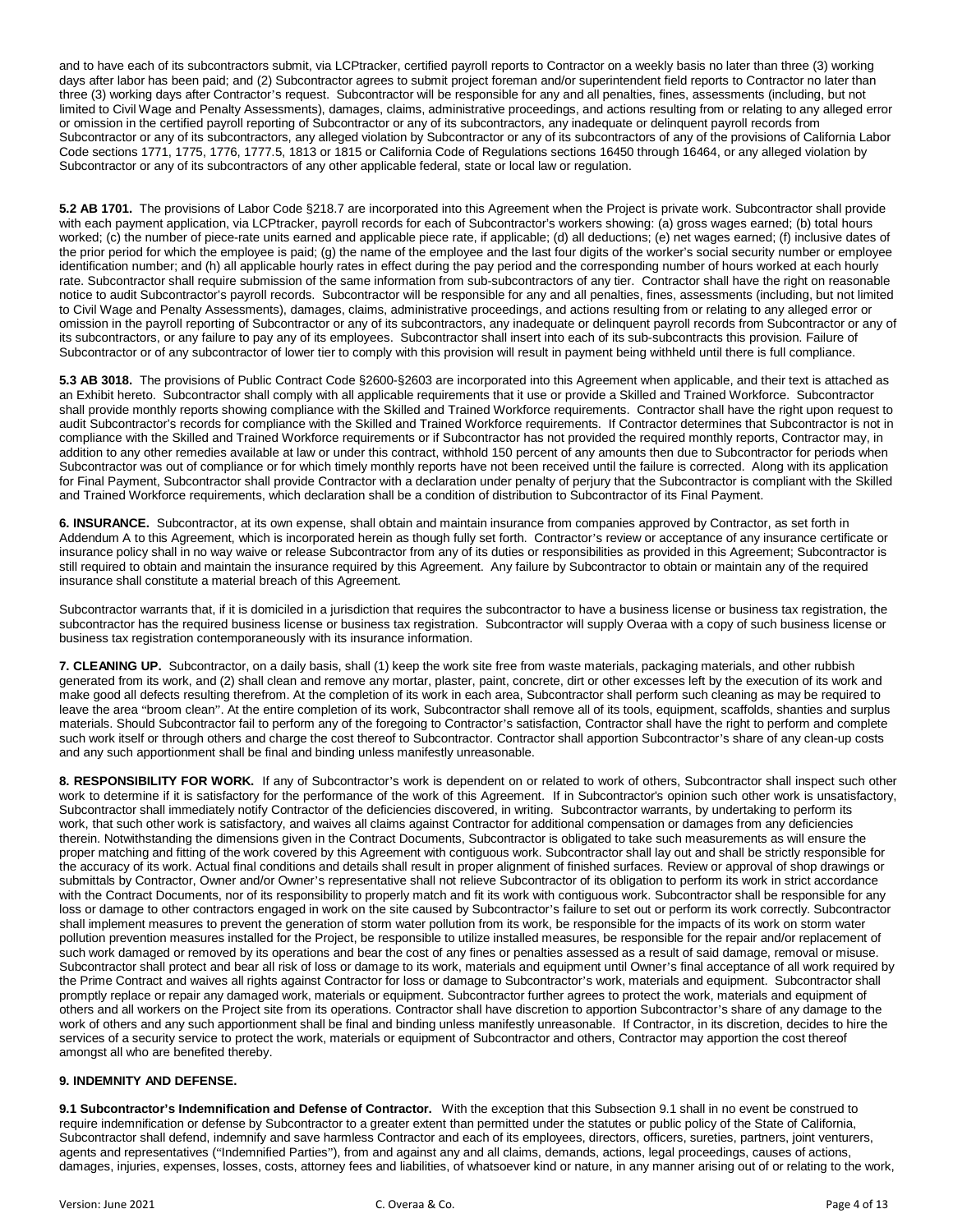operations, services or obligations performed or required to be performed by Subcontractor under or in connection with this Agreement ("Claims") regardless of any passively negligent act or omission of Contractor or any of its employees, directors, officers, sureties, partners, joint venturers, affiliates, agents, representatives or independent contractors, and regardless of whether or not Subcontractor is in any way negligent; except, however, Subcontractor will not be obligated to indemnify or defend Contractor to the extent Claims arise out of, pertain to or relate to the active negligence, sole negligence or willful misconduct of Contractor or any of the other Indemnified Parties or their agents, servants or independent contractors (other than Subcontractor) who are responsible to Contractor or any of the Indemnified Parties for defects in design furnished by such persons or entities, or to the extent Claims do not arise out of the scope of work of Subcontractor pursuant to this Agreement. This indemnity includes (except as set forth above in this paragraph), without limitation, Claims for or relating to (a) personal injury, bodily injury, emotional injury, sickness, disease or death of any person, (b) damage to property or loss of use thereof, (c) defective workmanship or design furnished by Subcontractor, its agents or independent contractors, (d) any violation or infraction of any law, order, citation, rule, regulation, statute, standard or ordinance including, without limitation, those relating to the occupational safety or health of persons, (e) claims, stop payment notices and liens for work, labor, materials and equipment used or furnished in connection with Subcontractor's work, (f) Subcontractor's use of Contractor's or others' equipment, hoists, elevators, or scaffolds, (g) failure of Subcontractor or alleged failure of Subcontractor to comply with the provisions of Section 21 or Section 22 of these Subcontract General Conditions, (h) work or labor performed for or materials or equipment furnished to Subcontractor, (i) any failure or alleged failure of Subcontractor to perform any of its obligations under this Agreement, or (j) any violation or alleged violation of the California False Claims Act (California Government Code section 12650, et. seq.) or the Federal False Claims Act.

**9.2 Defense of Claims.** With respect to Claims against Contractor as to which Subcontractor owes to Contractor a defense obligation, Subcontractor, having considered its options available at law, hereby elects to proceed under California Civil Code sections 2782(e)(2) and/or 2782.05(e)(2), and further agrees that upon final resolution of any such Claim, any reimbursement for defense fees and costs previously paid by Subcontractor shall be governed by such provisions of the California Civil Code.

**9.3 Subcontractor's Indemnification and Defense of Owner and Others.** With the exception that this Subsection 9.3 shall in no event be construed to require indemnification or defense by Subcontractor to a greater extent than permitted under the statutes or public policy of the State of California, Subcontractor shall defend, indemnify, and save harmless Owner, as well as any other persons and entities that Contractor is required to indemnify and/or defend under the Contract Documents, of and from any and all Claims (as defined in Subsection 9.1, above), to the extent that Contractor is required to defend, indemnify and/or save harmless Owner and such other persons and/or entities, but only with respect to Claims arising out of or in connection with the work, operations, services or obligations performed or required to be performed by Subcontractor under or in connection with this Agreement.

**9.4 Risk of Loss.** All work, materials and equipment provided by Subcontractor pursuant to this Agreement shall be at the risk of Subcontractor exclusively.

#### **9.5 General Provisions Regarding Subcontractor's Indemnification and Defense Obligations.**

The indemnification provisions (including the defense provisions) of Subsections 9.1 and 9.3 are independent of each other, and the provisions of each of these Subsections are not limited by the other Subsection.

None of the provisions of this Section 9 impose on Subcontractor liability for the active negligence of Owner or its employees.

With respect to Claims by an employee of Subcontractor, Contractor or Owner, anyone directly or indirectly employed by Subcontractor, Contractor or Owner or anyone for whose acts Subcontractor, Contractor or Owner may be liable, the indemnification obligations under this Section 9 shall not be limited by a limitation on the amount or type of damages, compensation or benefits payable under workers' compensation acts, disability benefit acts or other employee acts.

Any termination of Subcontractor's right to proceed with its work or services shall not terminate or limit any of Subcontractor's indemnity or defense obligations, and the indemnification and defense requirements of this Section 9 shall extend to Claims occurring or asserted after any such termination, as well as prior to any such termination.

Subcontractor's indemnity and defense obligations as set forth in this Section 9 are independent of, in addition to, and not limited or affected by, any other indemnity or defense obligations which Subcontractor may have pursuant to any other provision of this Agreement or any of the other Contract Documents.

Except as otherwise provided by the statutes or public policy of the State of California, none of Subcontractor's indemnity or defense obligations under this Section 9 or elsewhere in the Contract Documents shall be limited or affected by, and do not limit or affect, any of the insurance requirements or provisions set forth in this Agreement or any of the other Contract Documents.

**9.6 Construction of Section.** Notwithstanding any of the provisions of this Section 9, if it is finally determined by a court of competent jurisdiction that any of such provisions are void or unenforceable under governing law, then such provisions shall be deemed stricken from this Agreement and the remaining provisions shall remain in full force and effect and shall be construed to provide for the maximum defense and indemnification obligations by Subcontractor permitted by law.

**9.7 AB 1701.** Subcontractor shall defend and indemnify and hold harmless Contractor against any claims for unpaid wages, fringe or other benefit payments or contributions, including interest, by or on behalf of any employee or alleged employee of Subcontractor or of any sub-subcontractor of any tier. Subcontractor shall insert this provision into each of its sub-subcontracts.

**10. WARRANTY.** Subcontractor hereby warrants to Owner and Contractor that (1) all materials and equipment furnished by it shall be new unless otherwise specified in the Contract Documents, (2) all work performed under this Agreement shall be performed in a good and workmanlike manner, (3) all work, materials and equipment provided pursuant to this Agreement shall be free from any faults or defects, and (4) all work, materials and equipment provided pursuant to this Agreement shall be in full and complete compliance with the Contract Documents. Subcontractor shall replace, at its cost and expense, all work, materials and equipment not fully conforming to these requirements, and shall be fully responsible for, and shall reimburse Contractor for, any and all costs, losses, attorney fees, expenses and damages resulting from any breach of this warranty or any other warranty provision in the Contract Documents applicable to Subcontractor's scope of work. The provisions of this section are in addition to, and not in limitation of, any other warranty or other provision in the Contract Documents.

**11. BONDS.** Contractor, as a condition of entering into this Agreement or at any time after entering into this Agreement, may require Subcontractor, within 10 days from Contractor's request, to furnish a faithful performance and labor and material bond from a surety acceptable to Contractor in an amount to be designated by Contractor, but not exceeding 100% of the contract price. Contractor shall pay the premium on any such bond directly to the bonding company after receipt of its invoice, up to 2% of the contract price. Subcontractor shall pay any premium in excess of 2%. Subcontractor's failure to furnish a faithful performance or labor and material bond when requested shall constitute a material breach of this Agreement and cause for termination of this Agreement. No change, alteration, addition, deletion or modification of or to any of the terms or provisions of the Contract Documents,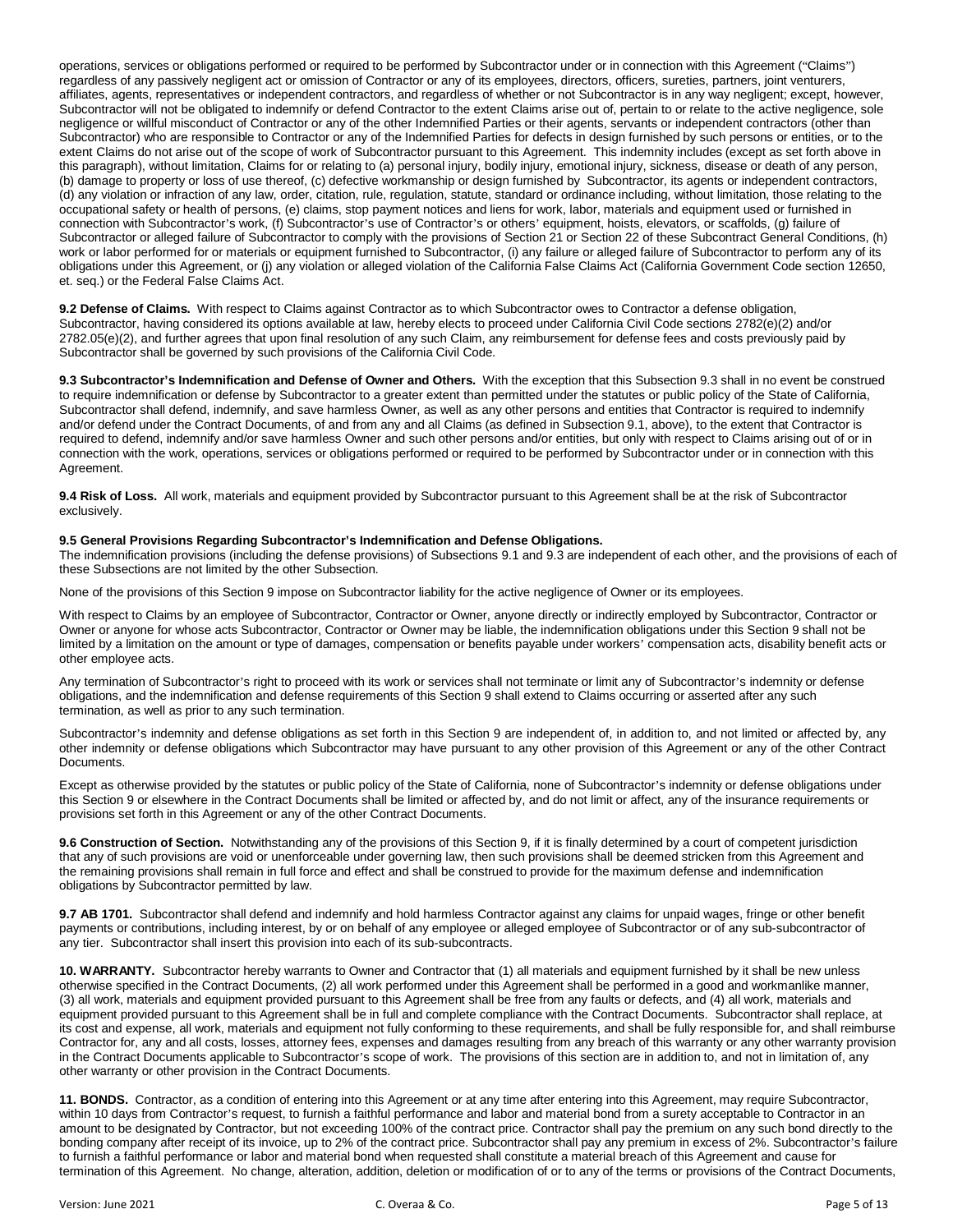or any of Subcontractor's obligations, and no change order, extension of time or directive given or agreed to by Contractor, shall in any manner release, discharge or exonerate, in whole or in part, the surety on any bond furnished by Subcontractor pursuant to or in connection with this Agreement, and no notice is required to be given to any such surety of any such change, alteration, addition, deletion, modification, change order, extension of time or directive.

**12. ASSIGNMENT; SUBCONTRACTS.** Subcontractor shall not assign or transfer this Agreement or any part thereof, or any monies due or to become due hereunder, without the prior written consent of Contractor. Any assignment or transfer without Contractor's prior written consent shall be void and of no effect and shall vest no right in the assignee or transferee against Contractor. If Subcontractor is given written consent, that consent shall not be valid unless Subcontractor shall bind its assignee or transferee to all of the terms and conditions of this Agreement. The making of any assignment by Subcontractor or any consent thereto by Contractor shall not release Subcontractor, or its sureties, of any of their respective obligations, duties, responsibilities or liabilities. Contractor's consent to any subcontracting by Subcontractor with a second tier subcontractor shall not create any contractual relationship between Contractor and any second tier subcontractor to whom the work or any portion thereof is subcontracted. Subcontractor's suppliers, materialmen, sureties, subcontractors and vendors are not third party beneficiaries of this Agreement. If Subcontractor subcontracts any of the work to be performed under this Agreement, Subcontractor shall enter into a written subcontract with each of its subcontractors which incorporates all of the terms and conditions of this Agreement. Subcontractor agrees that Contractor may assign this Agreement to Owner, Contractor's surety, or Owner's replacement contractor.

**13. DEFAULTS BY SUBCONTRACTOR.** Subcontractor shall be deemed to be in default of this Agreement if Subcontractor (1) fails to commence work when required; (2) fails to prosecute the work diligently or to make the progress required; (3) fails to furnish a sufficient number of properly skilled workmen or a sufficient quantity of suitable materials or adequate equipment; (4) fails to perform the work in the order and sequence directed; (5) fails to correct or replace any damaged or defective work or materials; (6) becomes insolvent or subject to any receivership proceedings; (7) becomes subject to a tax lien or levy; (8) makes an assignment for the benefit of creditors; (9) fails to complete the work or any portion thereof within the time directed by Contractor; (10) becomes involved in any labor difficulty; or (11) commits a material breach of this Subcontract. Subcontractor shall be liable for all losses, costs, expenses, liabilities and damages sustained by Contractor, or for which Contractor may be liable, because of Subcontractor's default. If Subcontractor is deemed to be in default, Contractor, at its option, shall have the right: (a) to provide all labor and materials necessary to correct the problem, or to contract with one or more additional contractors to perform such part of Subcontractor's work, and to deduct the cost thereof, plus fifteen percent (15%) overhead and profit, from any money then due or thereafter to become due to Subcontractor under this Agreement; or (b) to terminate Subcontractor's right to proceed with the work and, in that event, Contractor shall have the right to enter upon the premises of the Project and take possession of all of Subcontractor's materials, tools, machinery and equipment, and may employ others to finish the work and provide materials. Upon such termination, Contractor shall have the right to assume, at Contractor's sole option, any or all of Subcontractor's lower tier subcontracts and materialmen, supplier and vendor agreements and to derive the benefits therefrom. Contractor may deduct the cost of finishing Subcontractor's work from any money then due or thereafter to become due to Subcontractor under this Agreement, including, a mark-up for Contractor's profit and overhead in the amount of fifteen percent (15%). If the unpaid balance under this Agreement exceeds the expenses Contractor incurs in finishing Subcontractor's work, the excess shall be paid to Subcontractor; if the expenses incurred by Contractor exceed the unpaid balance, then Subcontractor shall promptly pay to Contractor the amount by which the expenses have exceeded the unpaid balance. In order to secure Subcontractor's payment, Contractor shall have a lien upon all of Subcontractor's materials, tools, machinery and equipment at the project site on the date of default. Contractor shall only exercise the rights listed under (a) and (b) above after giving Subcontractor two (2) working days written notice of its intent to exercise those rights. No further notice to Subcontractor shall be required if Subcontract has failed to cure the problem during such notice period. Notice shall be sufficient and complete when delivered to Subcontractor or an address provided by Subcontractor by personal delivery or by email with acknowledgment by Subcontractor by reply email, by fax as shown by electronic confirmation of delivery, by certified mail with return receipt requested as shown by return receipt, or by recognized courier, such as FedEx or UPS, as shown by their tracking systems. If an emergency affecting the safety of persons or property occurs, no notice shall be required. Each of the rights and remedies granted to Contractor pursuant to this section or pursuant to any of other the provisions of this Agreement shall be in addition to and without prejudice to, and shall in no way limit, any other rights or remedies which Contractor may have pursuant to any other provision(s) of this Agreement, or pursuant to law or equity.

**14. TERMINATION.** Contractor reserves the right to terminate Subcontractor's work and services with or without cause. In the event of termination without cause, Subcontractor shall be entitled to payment of the lesser of the following: (a) the amount due hereunder for approved units of work or percentage of completion, less payments made prior to termination, or (b) the direct costs of the work actually completed in conformity with this Agreement, plus fifteen percent (15%) overhead and profit, less payments made prior to termination. Upon such termination, Contractor shall have the right to assume, at Contractor's sole option, any or all of Subcontractor's lower tier subcontracts and materialmen, supplier and vendor agreements and to derive the benefits therefrom.

**15. PAYMENT WITHHELD.** Contractor may withhold all or part of any payment, or nullify the whole or any part of any payment, to the extent necessary to protect Contractor from loss, damages, costs or liabilities caused by: (a) defective work not remedied; (b) claims filed or reasonable evidence indicating probable filing of claims against Subcontractor, Contractor, Contractor's surety or Owner relating to Subcontractor's work under this Agreement; (c) Subcontractor's failure to make payments properly to its subcontractors, materialmen, suppliers, vendors or employees for work, material, labor, or fringe benefits; (d) a reasonable doubt that this Agreement can be completed for the balance then unpaid; (e) damage to another subcontractor; (f) Subcontractor's failure to complete the Agreement in accordance with the Contract Documents; (g) unsatisfactory performance of the work by Subcontractor; (h) liens, stop payment notices or claims filed or submitted by Subcontractor's materialmen, suppliers, vendors or subcontractors, or any other person or entity who may have a right of action against Contractor or its surety under any law in connection with Subcontractor's work; (i) Subcontractor's failure to provide documents to Contractor which Subcontractor is required to provide pursuant to this Agreement; (j) any failure or alleged failure by Subcontractor to comply with any of the requirements or terms of this Agreement; or (k) any other ground for withholding payment provided in this Agreement or by applicable law. When the grounds are removed, such amounts as are then due and owing shall be paid or credited to Subcontractor.

**16. OTHER CONTRACTS.** If one or more other agreements exist now or later between the parties to this Agreement concerning this or any construction project, then a breach of this Agreement or any other such agreement may, at the option of Contractor, be considered a breach of all such agreements. In such event, Contractor may terminate Subcontractor's work and services under any or all such agreements or may withhold monies due or to become due in connection with any such agreement or agreements and apply the same toward payment of any damages suffered in connection with that or any other agreement.

**17. DISPUTES.** Subcontractor agrees that in the event any dispute arises between Subcontractor and Contractor, Subcontractor will continue to perform its work regardless of the nature of the dispute. If the Prime Contract provides for the arbitration of disputes between Contractor and Owner, then any and all disputes between Contractor and Subcontractor arising out of or in connection with, or relating to, this Agreement or Subcontractor's work on the Project, shall be arbitrated in accordance with the arbitration provisions and procedures set forth in the Prime Contract if, and only if, any of those disputes involve unresolved disputes between Contractor and Owner. Otherwise, disputes between Subcontractor and Contractor will not be arbitrated unless the parties agree otherwise or as required by law. If the Prime Contract provides for the mediation of disputes between Contractor and Owner, then any and all disputes between Contractor and Subcontractor arising out of or in connection with, or relating to, this Agreement or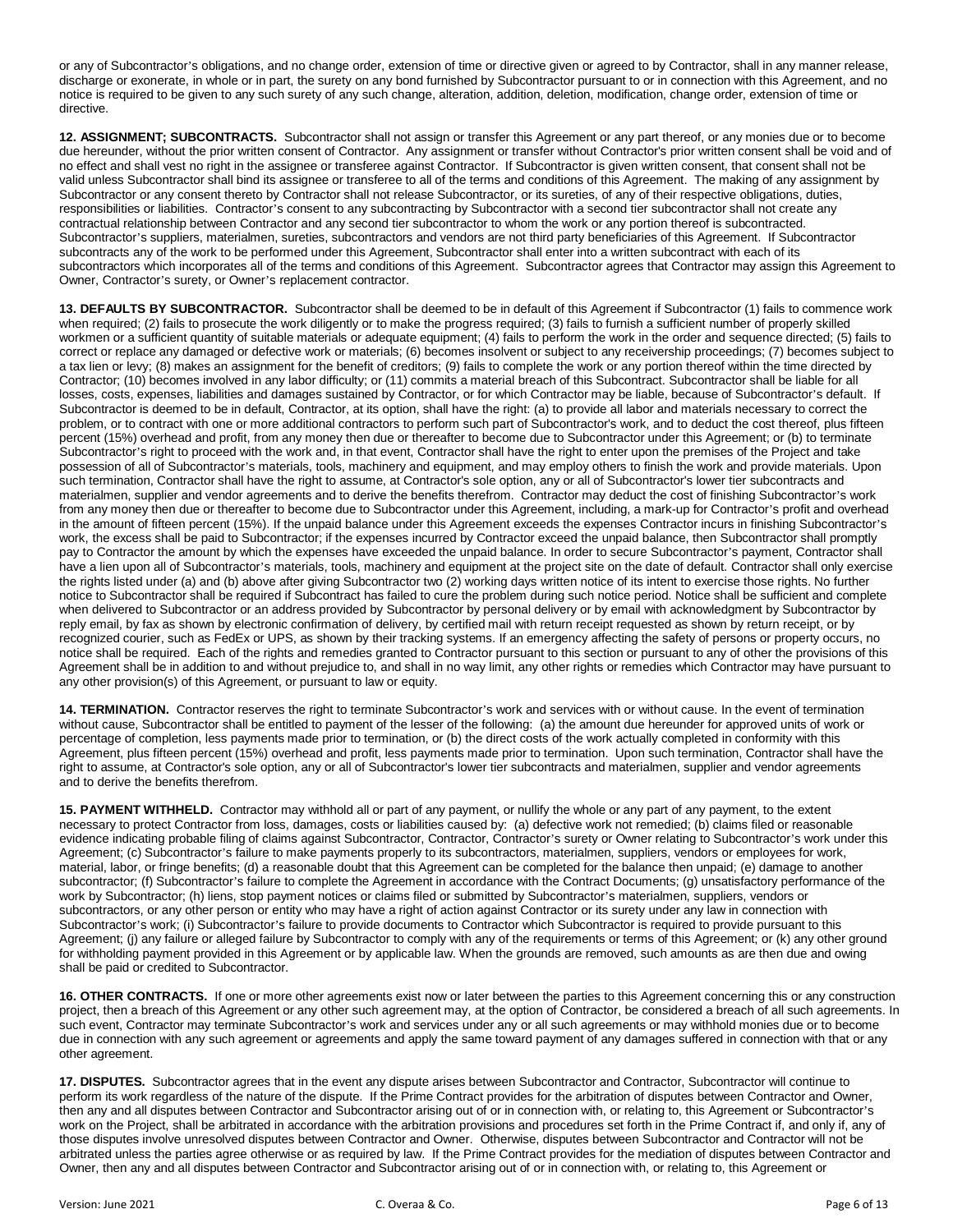Subcontractor's work on the Project, shall be mediated in accordance with the mediation provisions and procedures set forth in the Prime Contract if, and only if, any of those disputes involve unresolved disputes between Contractor and Owner. Otherwise, disputes between Subcontractor and Contractor will not be mediated unless the parties agree otherwise or as required by law.

If Subcontractor strictly and timely complies with the notice, protest and claims provisions of the Contract Documents, and makes a valid claim resulting from any act of, omission of, or change made by Owner, or anything else for which Owner may be liable or responsible to Contractor pursuant to the Prime Contract, Contractor's duty to Subcontractor is limited to passing on the claim to Owner and Subcontractor will be bound by Owner's determination and any adjustment in Subcontractor's contract price shall be made only to the extent allowed by Owner or a final court judgment or arbitration award against Owner (not including Contractor's mark-up). In the event that Contractor files, pursues or prosecutes a claim, lawsuit or arbitration proceeding against Owner which includes a claim for additional compensation requested by Subcontractor, Subcontractor shall cooperate fully with Contractor in the filing, pursuit and prosecution thereof and shall pay to Contractor, Subcontractor's pro-rata share of the costs, fees and expenses incurred by Contractor in connection therewith, including actual attorneys' fees, costs and expenses, and Contractor will not be liable or responsible to Subcontractor for any damages or additional compensation resulting from any act of, omission of, or change made by Owner, or for which Owner may be legally responsible to Contractor, unless Contractor recovers such amounts from Owner, and then, only to the extent that Contractor recovers such amounts from Owner. In no event shall Contractor be liable or responsible to Subcontractor for additional costs or damages incurred or allegedly incurred by Subcontractor as a result of any act of, omission of or change by Owner, or for which Owner may be legally responsible to Contractor, except to the extent that Contractor recovers such costs or damages from Owner.

**18. CLAIMS, STOP PAYMENT NOTICES AND LIENS.** If any lawsuit is brought, or if any claim, stop payment notice or lien is filed, recorded or served, for labor performed or materials or equipment furnished to the Project under this Agreement, Subcontractor shall promptly pay and satisfy such claim, stop payment notice, lien or judgment. Subcontractor agrees, within ten (10) days after written demand, to cause the effect of any such claim, lien or stop payment notice, or any legal proceeding to enforce any such claim, lien or stop payment notice, to be removed, and if Subcontractor fails to do so, Contractor may use whatever means in its discretion it deems appropriate to remove or dismiss the claim, lien, stop payment notice or legal proceeding and the costs thereof (including, without limitation, payments to the lien or stop payment notice claimant, attorney fees and the costs of obtaining a lien release bond or stop payment notice release bond) shall be immediately due and payable to Contractor by Subcontractor. Subcontractor may contest any such claim, stop payment notice, lien or lawsuit provided it causes the effect thereof to be removed, promptly in advance, from the site of the Project, and further takes such action as may be necessary to cause Owner not to withhold monies, due to Contractor from Owner, by reason of such claims, stop payment notices, liens or lawsuits.

**19. INSPECTION AND AUDIT.** Subcontractor shall permit Contractor at all times to inspect materials at the site of construction, or any place where materials under this Subcontract may be stored or in course of preparation, and to furnish such evidence of the progress of such work as Contractor requires. No inspection or failure to make any inspection shall impair Contractor's right to later reject non-conforming material, or to avail itself of any other remedy that Contractor may be entitled to, notwithstanding Contractor's knowledge of the nonconformity, its substantiality, or the ease of its discovery. Subcontractor shall be liable for all inspection, reshipment and return costs for non-conforming materials. Subcontractor agrees to afford Contractor access to all of Subcontractor's correspondence, reports, books, receipts, contracts, memoranda, invoices, schedules, records and other documents relating to the work to be performed under this Agreement. Subcontractor will preserve all such documents for three years after final payment, or such longer period as may be required elsewhere in the Contract Documents or by law. Subcontractor agrees that Contractor and its agents and representatives will have the right, at any reasonable time, to inspect, copy or audit all such documents of Subcontractor.

**20. USE OF CONTRACTOR'S EQUIPMENT AND EMPLOYEES.** Subcontractor (including any of its agents, employees, suppliers, or subsubcontractors) shall not use any machinery, equipment, tools, scaffolding, materials, hoists, lifts or other items owned, leased or under Contractor's control (hereinafter, in this section, all such items shall be referred to as "equipment") without the express written permission of Contractor's designated representative. Subcontractor shall be deemed to have inspected any such equipment and accepts the use of such equipment "as is." Subcontractor assumes all responsibility for physical damage to any such equipment used by Subcontractor or its agents, employees or permitees. In the event that Subcontractor uses any of Contractor's employees, Subcontractor shall have full responsibility for all acts and omissions of Contractor's employees with regard to Subcontractor's use of those employees. Subcontractor shall act as an independent contractor in using Contractor's equipment and employees, and shall be liable and responsible for any loss or damage (including personal injury or death) that may arise from or in connection with Subcontractor's use of Contractor's equipment or employees.

**21. LABOR CONDITIONS AND EMPLOYMENT PRACTICES.** Subcontractor shall replace any employee whom Contractor determines to be undesirable. Contractor has entered into labor agreements covering work at its jobsites with the following unions: Carpenters – 46 Northern California Counties and Laborers – Northern California District Council of Laborers. Subcontractor shall, to the extent permissible under applicable laws, comply with all of the provisions of Contractor's collective bargaining agreements as if it were a party to said agreements, including signatory status, if required. Subcontractor agrees that all of the provisions of the applicable labor agreements are incorporated into this Agreement as if they were set forth in their entirety. Subcontractor agrees to pay the wage rates, make the required trust fund payments into the respective labor trust funds, and to observe the hours and all other terms and conditions set forth in the applicable labor agreements. Subcontractor agrees to comply with the terms and provisions of said agreements setting forth the grievance and arbitration procedure and jurisdiction and scope of work therein for resolution of jurisdictional disputes. If necessary, Subcontractor agrees, at its own cost, to secure a final and binding determination of any jurisdictional dispute by the National Labor Relations Board. Subcontractor further promises and agrees that it will bind and require all of its subcontractors and their subcontractors performing jobsite work of the type covered by the Carpenters and Laborers agreement to agree to all of the promises and undertakings contained in this Section 21, to the same effect as herein provided with respect to Subcontractor. Subcontractor shall pay when due all contributions, allowances, and other payments, required by the labor agreements now or hereinafter in force. Subcontractor shall comply with any additional union agreements as may be required by the Carpenters and Laborers agreements. Should there be a labor dispute, Subcontractor shall continue the proper performance of its work without interruption or delay if Contractor establishes a reserve gate or neutral access for Subcontractor's purpose. If the project is subject to a Project Labor Agreement or similar program, Subcontractor shall comply with all requirements of such programs, including becoming bound to the Project Labor Agreement. Subcontractor shall comply with all equal employment opportunity, affirmative action requirements, and local hire requirements promulgated by any governmental authority, including, without limitation, the requirements of Title 7 of the Civil Rights Act of 1964 as amended, Presidential Executive Orders, the California Fair Employment and Housing Act as amended, the Americans with Disabilities Act of 1991 as amended, and the Family and Medical Leave act of 1993. Subcontractor shall comply with all applicable Federal, State and local laws and regulations, including, but not limited to, all Fair Labor Standards Act provisions and California Labor Code provisions covering the work.

# **22. DBE/MBE/WBE/DVBE/UDBE/SBE REQUIREMENTS.** Subcontractor hereby acknowledges that it is thoroughly familiar with all

DBE/MBE/WBE/DVBE/UDBE/SBE requirements relating to the Project if there are any such requirements contained in or referred to in the Contract Documents. If the Project Owner is the Federal Government or any agency thereof, Subcontractor hereby acknowledges its obligations to comply with the requirements of Executive Order 111246, section 503 of the Rehabilitation Act of 1973, and the Vietnam Era Veterans' Readjustment Assistance Act of 1974. If the Project is Federally Assisted, Subcontractor hereby acknowledges its obligation to comply with the requirements of Executive Order 111246. If either is true, Addendum B is attached and incorporated herein.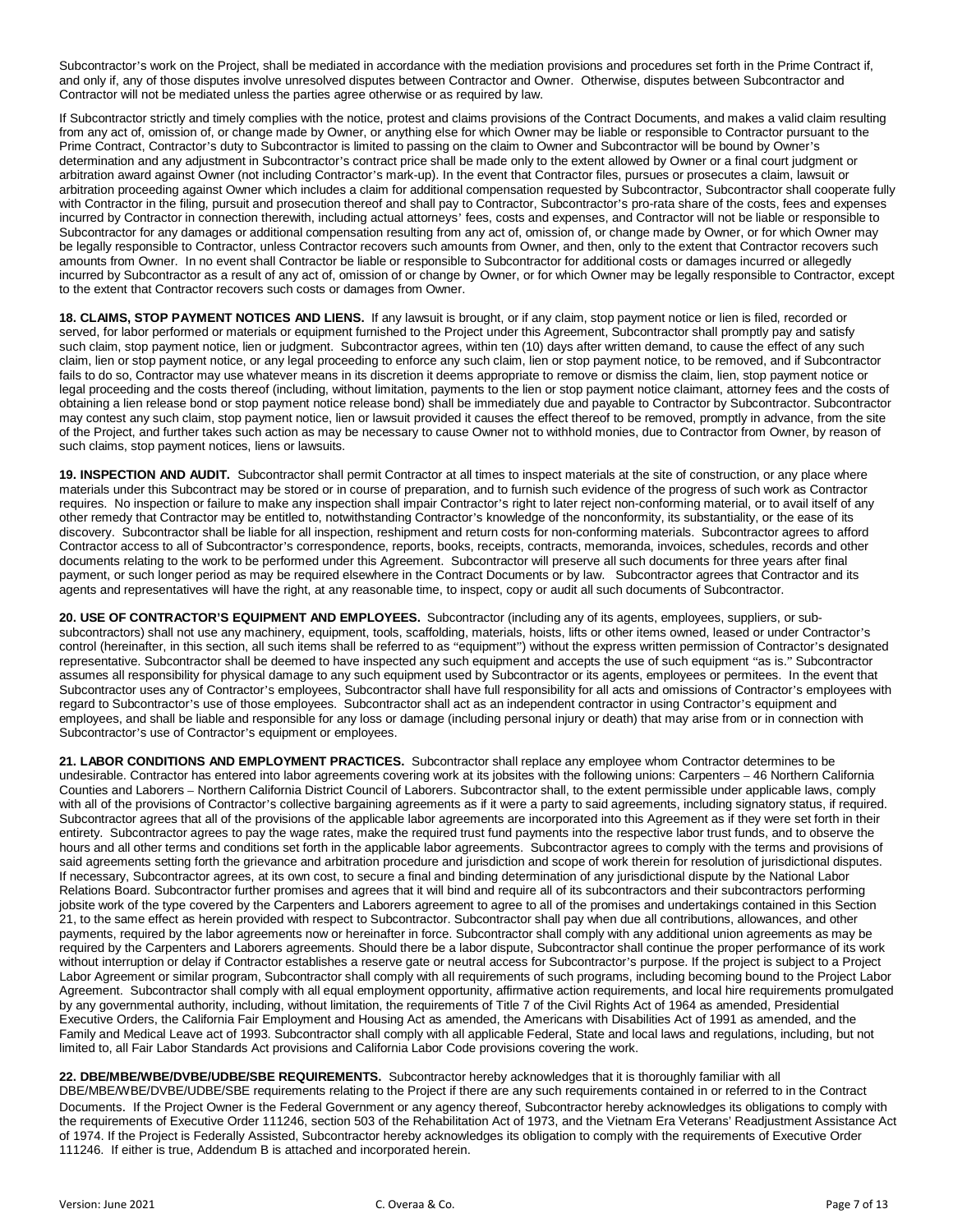If Subcontractor claims status as a DBE/MBE/WBE/DVBE/UDBE/SBE, Subcontractor shall fully comply with all requirements relating thereto, including, but not limited to, maintaining necessary certifications so as to ensure that one hundred percent of the work, materials, equipment and services provided by Subcontractor is counted as DBE/MBE/WBE/DVBE/UDBE/SBE participation. If any of Subcontractor's suppliers or subcontractors, of any tier, claims status as, has been designated as or is required to be a DBE/MBE/WBE/DVBE/UDBE/SBE, Subcontractor shall ensure that each such supplier and subcontractor meets all applicable requirements relating thereto. If Subcontractor has represented or indicated to Contractor, in this Agreement, the bid proposal Subcontractor submitted to Contractor, or otherwise, that Subcontractor (or any of its subcontractors or suppliers of any tier) will or can provide any amount of DBE/MBE/WBE/DVBE/UDBE/SBE participation, Subcontractor shall ensure that amount of DBE/MBE/WBE/DVBE/UDBE/SBE participation is actually provided in full compliance with all applicable requirements. Any breach of any of the provisions of this Section shall be deemed a material breach of this Agreement.

**23. SAFETY AND SECURITY.** Subcontractor shall comply with all laws and regulations regarding occupational safety and health, accident prevention, safety equipment, documentation and practices, including Labor Code § 6400 et seq., Title 8 of the California Code of Regulations §336.10 et seq., applicable Cal OSHA safety orders and the accident prevention and safety programs of Owner and Contractor. Subcontractor shall conduct inspections as necessary and required to determine that safe working conditions exist and shall accept sole responsibility to provide a safe work place for its employees, subcontractors, suppliers and others potentially exposed to its work. Further, Subcontractor shall be responsible for furnishing all safety materials and supplies required for its work including, but not limited to, all safety equipment, safety supplies, first aid supplies and drinking water. Subcontractor will report to Contractor all lost time, accidents, or injuries, to its employees and the employees of its sub-subcontractors within 24 hours of occurrence. Should Subcontractor fail to comply with these requirements, Contractor shall have the right to take all corrective measures necessary to assure Subcontractor's compliance. Subcontractor shall be responsible for all costs, fines, and enhanced penalties incurred by Contractor as a result of Subcontractor's failure to comply with these requirements. Failure on the part of Contractor to discover or correct such deficiencies shall in no way relieve Subcontractor of its responsibilities hereunder. Failure of Subcontractor to comply with these requirements shall constitute a material breach of this Agreement. Subcontractor shall comply with all programs mandated by the Contract Documents, by Owner or by governmental agencies including, but not limited to, site security access requirements, citizenship requirements, site specific training and other special training, drug testing, background checks, badging, and all similar requirements.

**24. DESIGN BUILD.** If Subcontractor's scope of work under this Agreement requires Subcontractor to design any portion of the work, then Subcontractor will have all necessary professional architectural and engineering design services performed by properly licensed and qualified architects or engineers. Subcontractor will coordinate its work under this Agreement with the design and construction performed by others. Subcontractor will prepare sufficient stamped drawings, engineered calculations and specifications for coordination, construction and permit purposes and will comply with all requirements of the Contract Documents applicable to Subcontractor's work. Subcontractor will give all notices and comply with all applicable laws, building codes, ordinances, regulations and orders of any public authority. Subcontractor will submit for Contractor's and Owner's review in accordance with the project schedule, all design development documents, working drawings, specified shop drawings, samples, data and specifications of materials proposed to be incorporated in the work. Subcontractor will provide copies of approved drawings in the form and quantity specified by Contractor. Subcontractor will advise Contractor and other affected trades of all design development changes in a timely manner so as to preclude additional costs and conflicts with the work of others on the Project.

**25. ATTORNEYS' FEES.** The prevailing party in any litigation or arbitration arising out of or relating to this Agreement (including, but not limited to, any litigation or arbitration arising out of or relating to the interpretation of this Agreement, the enforcement of this Agreement or any performance or nonperformance of this Agreement) shall be entitled to recover from the non-prevailing party, all of the prevailing party's actual costs, expenses and attorneys' fees (including, without limitation, the fees, costs and expenses of expert witnesses and other consultants) arising out of or relating to the litigation or arbitration, including, without limitation, those incurred in enforcing or collecting any judgment or award. The award of costs, expenses and fees shall not be computed in accordance with any statute or court schedule, but shall be such as to fully reimburse all costs, expenses and attorneys' fees actually incurred in good faith, regardless of the size of the judgment or award, it being the intention of the parties to fully compensate for all costs, expenses, and attorneys' fees paid or incurred in good faith.

# **26. MISCELLANEOUS PROVISIONS.**

- (A) **Controlling Law.** This Agreement shall be construed in accordance with, and governed by, the laws of the State of California.
- Severability. Contractor and Subcontractor agree that if any word, phrase or provision of this Subcontract is found to be unenforceable or in conflict with any applicable law, only those words, phrases or provisions that create such unenforceability or conflict should be stricken and the remainder of the words, phrases or provisions of this Agreement shall remain in full force and effect.
- (C) **Captions.** The captions in this Agreement have been inserted only for convenience of reference and are not a part of this Agreement, and shall have no effect upon the construction or interpretation of this Agreement.
- (D) **Successors.** The covenants, terms, conditions and restrictions of this Agreement shall be binding upon, and inure to the benefit of, the parties hereto and their personal representatives, heirs, successors, administrators and assigns.
- (E) **No Waiver.** Failure of Contractor to insist upon or enforce any of the terms, covenants or conditions of this Agreement shall not constitute a waiver of any such term, covenant or condition or any other term, covenant or condition of this Agreement. No waiver by Contractor of any term, covenant or condition of this Agreement shall be effective unless the waiver is in a writing which expressly waives the term, covenant or condition, and that writing is signed by Contractor. Any express waiver by Contractor of a failure of Subcontractor to perform or satisfy any term, covenant or condition of this Agreement shall only apply to the particular matter expressly waived and shall not constitute a waiver of the same or any other term, covenant or condition in the future.
- (F) **Time Is Of The Essence.** Time is of the essence as to this Agreement and all of its terms and conditions.
- (G) **Cumulative Remedies.** The rights and remedies created in this Agreement are cumulative and the use of one right or remedy shall not exclude or waive the right to use any other right or remedy.
- (H) **Amendments.** Except for written change orders issued by Contractor, this Agreement may only be amended or changed by written agreement, executed by both of the parties, which expressly amends this Agreement. Only the President or Chief Executive Officer of Contractor has the authority to execute and to bind Contractor to any amendment to this Agreement, waiver of any term, covenant or condition of this Agreement, or any agreement or modification to any agreement.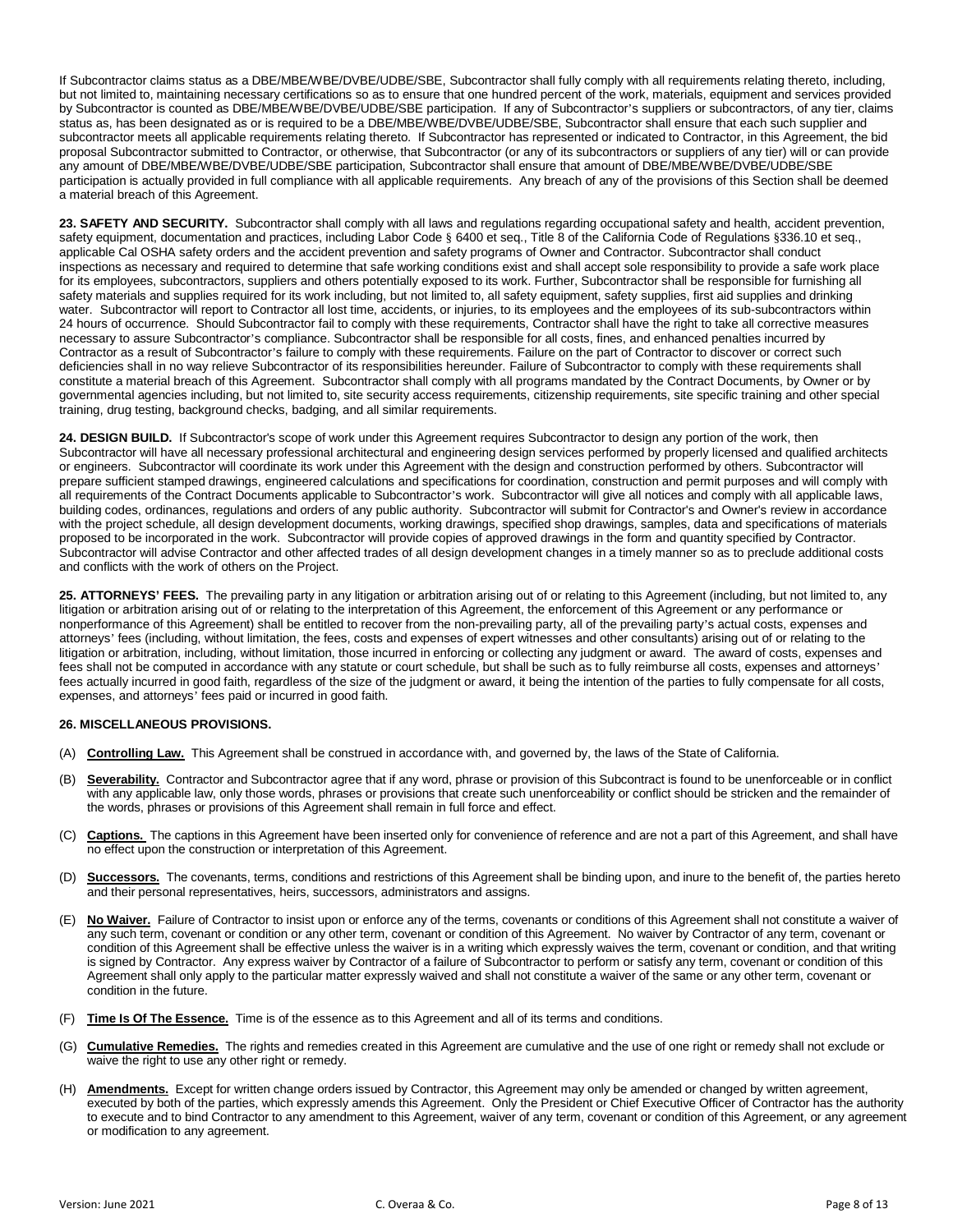- (I) **Authority to Execute and Bind.** Each of the parties hereto represents and warrants that the person executing this Agreement on its behalf has full and complete legal authority to do so and thereby bind that party. Each person whose signature is affixed below hereby warrants and represents that he/she is legally authorized and empowered to execute this Agreement on behalf of the designated party, and thereby bind that party.
- (J) **Contract Documents.** The subcontractor is responsible to obtain the most current plans and specifications. In the event the project utilizes an electronic plan management system (Plangrid or other) the subcontractor will be required to use the system and to pay for all application fees and/or subscriptions.

**27. CONTRACTOR'S LICENSING LAW.** Subcontractor represents that it holds, and represents and covenants that at all times during the performance of its work under this Agreement Subcontractor will maintain, a valid, current and active California contractor's license appropriate for Subcontractor's work. Subcontractor further represents that each of its subcontractors holds, and represents and covenants that, at all times during the performance of its work, each of its subcontractors will maintain a valid, current and active California contractor's license appropriate for its work. The failure of Subcontractor or any of its subcontractors to maintain a valid, current and active California contractor's license at all times during the performance of its work shall constitute a material breach of this Agreement.

**CONTRACTORS ARE REQUIRED BY LAW TO BE LICENSED AND REGULATED BY THE CONTRACTOR'S STATE LICENSING BOARD WHICH HAS JURISDICTION TO INVESTIGATE COMPLAINTS AGAINST CONTRACTORS IF A COMPLAINT REGARDING A PATENT ACT OR OMISSION IS FILED WITHIN FOUR YEARS OF THE DATE OF THE ALLEGED VIOLATION. A COMPLAINT REGARDING A LATENT ACT OR OMISSION PERTAINING TO STRUCTURAL DEFECTS MUST BE FILED WITHIN 10 YEARS OF THE DATE OF THE ALLEGED VIOLATION. ANY QUESTIONS CONCERNING A CONTRACTOR MAY BE REFERRED TO THE REGISTRAR, CONTRACTOR'S STATE LICENSE BOARD, P.O. BOX 26000, SACRAMENTO, CALIFORNIA 95826.**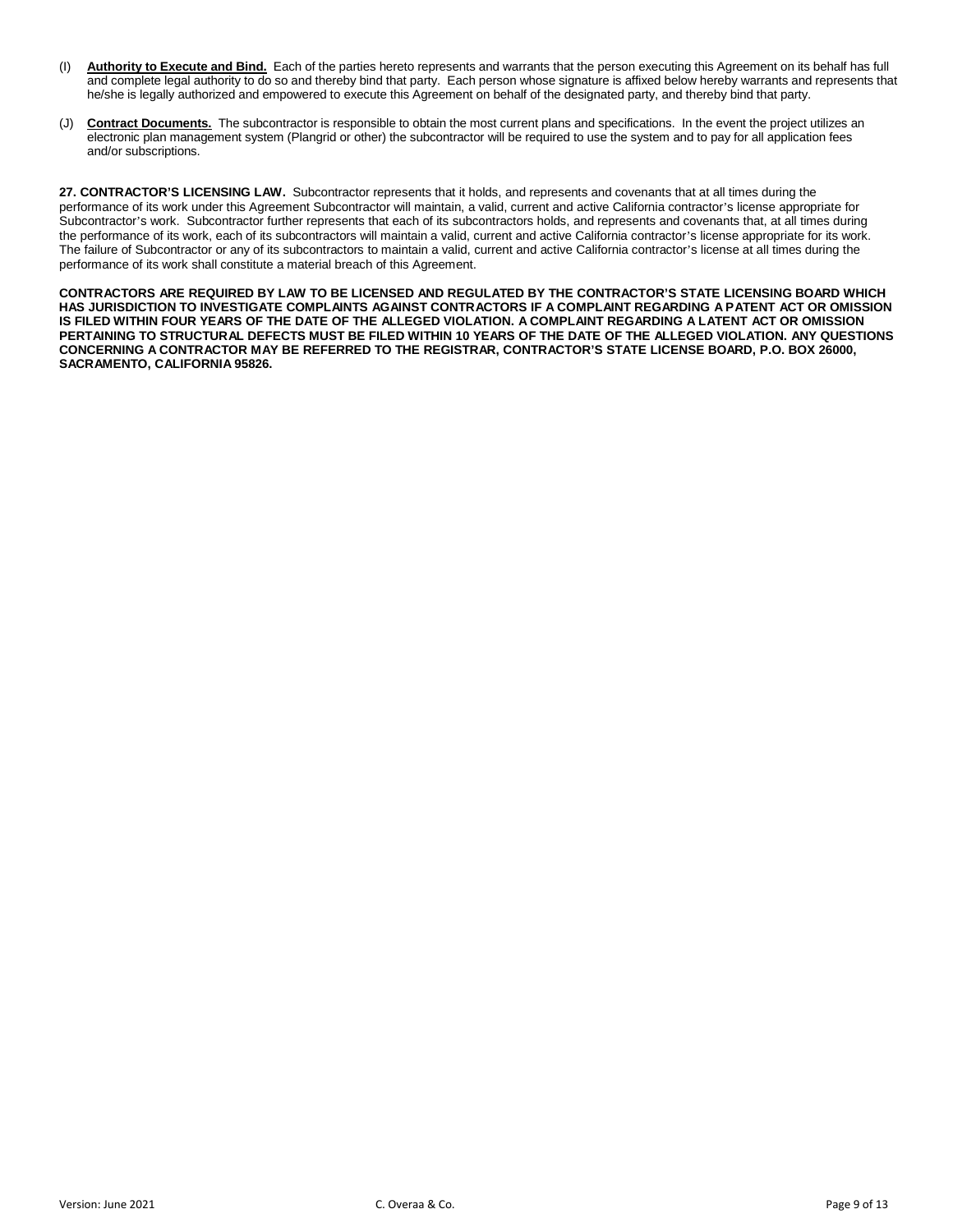# **ADDENDUM A**

#### **C. OVERAA & CO**

#### **SUBCONTRACT INSURANCE REQUIREMENTS**

**Part I**

Subcontractor shall, at its expense and at no additional cost, procure and maintain insurance on all of its operations in companies with an A.M. Best's Insurance Rating of A-VIII or better or otherwise acceptable to Contractor. An exception may be available for the State Compensation Insurance Fund. The required evidence of insurance coverage must be furnished within 30 days of the date of the subcontract or prior to starting work whichever is sooner. Subcontractor will not be allowed to begin work until acceptable evidence of insurance has been received. Coverage provided shall be in effect for the life of the subcontract and after completion of the project through the expiration of all statuses of limitation and shall comply with the Insurance provisions of the General Contract and with the following minimum requirements. Should the Contract Documents require insurance coverages, limits, terms and conditions beyond the Insurance Requirements herein, Subcontractor shall procure and maintain insurance to satisfy said requirements. Furthermore, if the Contract Documents require participation in an Owner Controlled Insurance Program (OCIP) or Contractor Controlled Insurance Program (CCIP), Subcontractor shall fully participate and cooperate with Contractor and Insurance Program Administrator in compliance of the program requirements.

1.1 Workers' Compensation and Employer's Liability Insurance

Workers' Compensation Insurance shall be provided as required by any applicable law or regulation.

Employer's Liability Insurance shall be in an amount no less than \$1,000,000.00 for each accident for bodily injury, a \$1,000,000.00 policy limit for bodily injury by disease, and \$1,000,000.00 for each employee for bodily injury by disease.

All insurance policies shall include a Waiver of Subrogation Endorsement in favor of Contractor and the Project Owner.

If there is an exposure of injury to Subcontractor's employees under the U.S. Longshoremen's and Harbor Workers' Compensation Act, the Jones Act or under law, regulations or statutes applicable to maritime employees, coverage shall be included for such injuries or claims.

1.2 General Liability Insurance. Subcontractor shall carry Commercial General Liability (Insurance Services Office, Form CG 00 01 or equivalent) insurance covering all operations by or on behalf of the subcontractor providing insurance for bodily injury liability and property damage liability for the limits of liability indicated below and including coverage for:

- 1 Premises and Operations
- 2 Products and Completed Operations
- 3 Contractual Liability insuring the obligations assumed by Subcontractor in this Agreement
- 4 Broad Form Property Damage (including Completed Operations)
- 5 Explosion, Collapse, and Underground Hazards
- 6 Personal Injury Liability and Advertising Liability
- 7 Subsidence of land or earth movement
- 8 Policy shall not contain any provision or definition which would exclude coverage for claims brought by employees of any subcontractor or lower tier subcontractors.
- 9 Mold, Mildew or Fungus. In the event such exclusion is contained in the policy, subcontractor must assure Contractor that this exposure is covered within other policies of insurance and provide evidence of that policy

#### A. Limits of Liability

- (1) Commercial General Liability Insurance, limits of liability shall not be less than:
	- \$1,000,000 each occurrence (combined single limit for bodily injury and property damage)
	- \$1,000,000 for Personal Injury Liability
	- \$1,000,000 Aggregate for Products-Completed Operations
	- \$2,000,000 General Aggregate
- (2) The General Aggregate limit of liability must apply separately to this project. If the General Aggregate limits of liability do not apply separately to this project or if the defense costs are included in the General Aggregate, then the minimum General Aggregate shall be increased to \$5,000,000.
- B. Additional Insureds (Commercial General Liability policy Coverage for the additional insured(s) shall be at least as broad as that afforded the first named insured):
	- (a) The Contractor, its officers, directors, and employees, the Owner and any other parties required by Owner, shall be named as Additional Insureds and such coverage shall be provided by a policy provision or by an endorsement providing coverage at least as broad as Additional Insured endorsement form(s) below. The products-completed operations coverage shall be maintained through any statutory period inclusive of additional insured provisions in all future renewals of the coverage.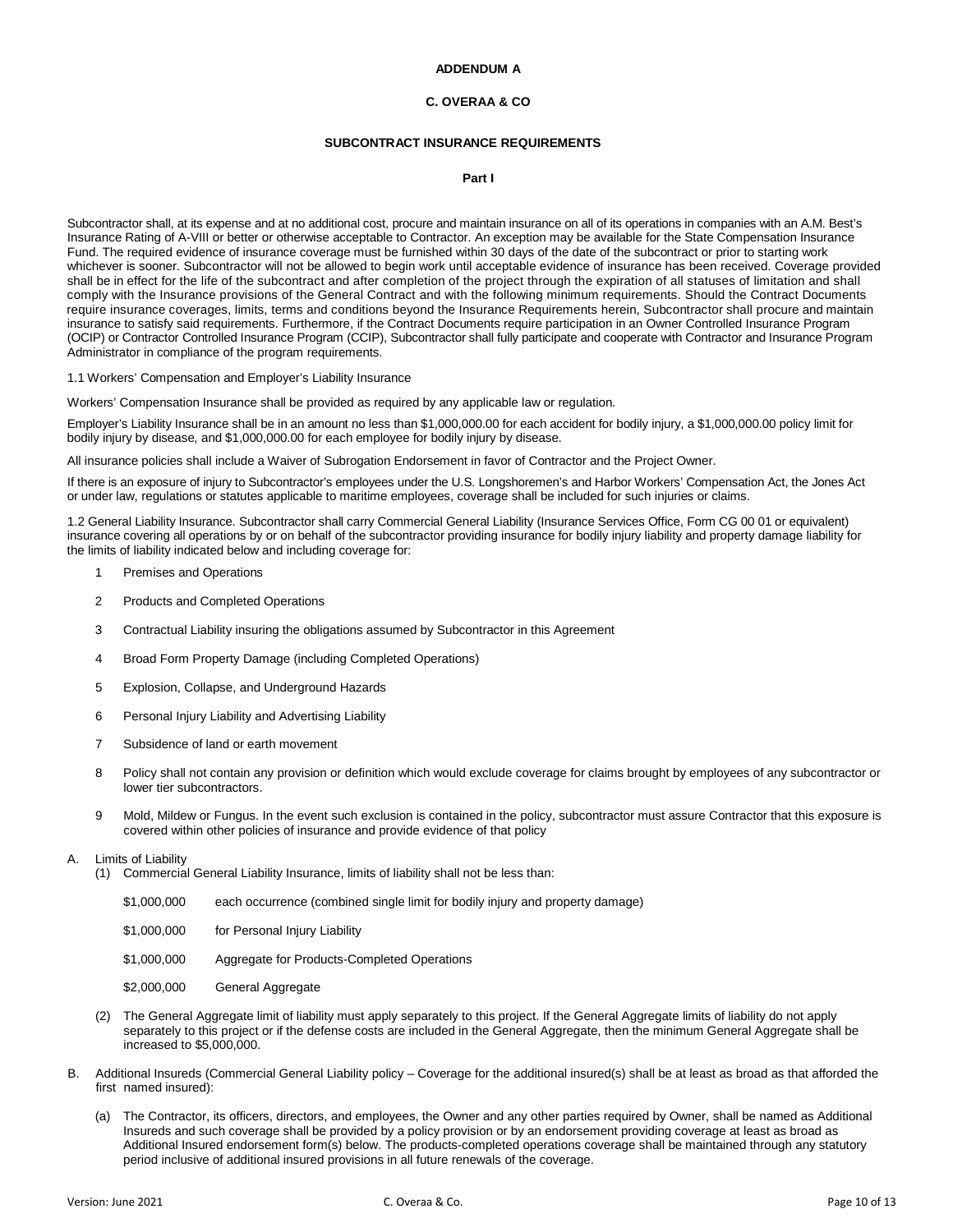- (1) The additional insured coverage shall be provided by an endorsement providing coverage at least as broad as:
	- a. Additional Insured (Form B) endorsement form CG 2010 1185 (1985 version) as published by the Insurance Services Office (ISO) (or equivalent), or
	- b. A combination of Additional Insured endorsement form CG 2010 10 01 and Additional Insured endorsement form CG 2037 10 01 as published by the Insurance Services Offices (ISO) (or equivalent).
- (b) The policy shall stipulate that the insurance afforded Contractor, its officers, directors and employees, and Owner as Additional Insureds shall apply as primary insurance and that any other insurance maintained by Contractor or Owner shall be excess only and shall not be called upon to contribute with this insurance.
- (c) Should subcontractor's policy contain a "cross-suits" exclusion, such exclusion must not apply to any additional insureds.
- (d) If any policy has a self-insured-retention, then that policy shall provide that the additional insureds may pay the SIR.
- C. If any Umbrella or Excess Liability policies are used to meet the limits of liability required by this agreement or are carried by subcontractor in addition to the requirements of this agreement, such higher limits shall be the required minimum limits and said policies shall be "following form" of the underlying primary policy inclusive of the additional insured and primary insurance requirements identified above.

#### 1.3 Special Claims-Made Policy Form Provisions:

Subcontractor shall not provide a Commercial General Liability (Claims Made) policy without the express written consent of Contractor.

1.4 Automobile Liability (Bodily Injury and Property Damage) including coverage for all owned, hired and non-owned automobiles. The limits of liability shall be not less than \$1,000,000 Combined Single Limit each accident for Bodily Injury and Property Damage combined.

1.5 Professional Liability A \$1,000,000 Professional Liability Insurance Policy shall be carried by Subcontract or his Sub-subcontractor if work under this subcontract includes professional or design-build services. Evidence of coverage in the form of a Certificate of Insurance shall be provided prior to the start of the project. Such evidence of coverage shall indicate a retroactive or prior acts date no later than the date such services begin. Coverage must allow for the reporting of claims for 2 years following completion of the work. If insurance is provided by an annual policy applicable to all operations then the Subcontractor shall maintain coverage for a minimum of two (2) years following substantial completion. If Owner of Contractor elects to purchase a project specific Professional Liability policy, Subcontractor's Professional Liability policy will be endorsed to provide excess coverage.

1.6 Riggers Liability: Should Subcontractors work involve the moving, lifting, lowering, rigging or hoisting of property or equipment, Subcontractor shall carry riggers liability insurance to insure against physical loss or damage to the property or equipment.

1.7 Aircraft & Helicopter Insurance: If the Subcontractor or his Subcontractors use any owned, leased, chartered or hired aircraft of any type in the performance of this contract, they shall maintain aircraft liability insurance in an amount of not less than \$10,000,000 per occurrence including Passenger Liability and Contractor and Owner shall be named as additional insureds. Evidence of coverage in the form of a certificate of insurance and additional insured endorsement shall be provided prior to the start of the project.

1.8 Certificates of Insurance, as evidence of the insurance required by this Agreement shall be furnished by Subcontractor to Contractor before any work hereunder is commenced by Subcontractor. The insurers for such insurance shall provide that there will be no cancellation or reduction of coverage without thirty (30) days prior written notice to Contractor and shall be evidenced on the certificate of insurance.

- a) The Certificate of Insurance furnished as evidence of Commercial General Liability insurance carried by the Subcontractor shall include a copy of the policy provision or the additional insured endorsement adding the Contractor and Owner as additional insured and shall provide that insurance for such additional insureds applies as primary insurance and that other insurance maintained by the Contractor or Owner shall not be called upon for contribution.
- b) A certificate of insurance with the additional insured endorsements shall be provided for a minimum of two years following project completion and subsequently will be provided upon written request of Contractor.
- c) Any self- insured retention or deductible greater than \$25,000 must be declared by subcontractor and approved by Contractor. Where a self-insured retention is used, a copy of the self-insured retention provision or policy endorsement shall be attached to the certificate of insurance provided.
- d) Where deductible or self- insured retention provisions of policies of insurance specify that only the named insured's costs trigger coverage, the language shall be broadened to include within the named insured's costs, all costs of defense and settlement obligations to any additional insured party.

1.9 In the event Subcontractor fails to maintain insurance coverage required under this Agreement, Contractor may maintain such coverage and charge the expense to Subcontractor, or terminate this Agreement.

2.0 The required insurance shall be subject to the approval of Contractor, but any acceptance of insurance certificates by Contractor shall in no way limit or relieve Subcontractor of the duties and responsibilities by him in this Agreement.

If higher limits or other forms of insurance are required in the Contract Documents, Subcontractor will comply with such requirements.

2.1 By requiring insurance herein, Contractor does not represent that coverage and limits will necessarily be adequate to protect Subcontractor and such coverage and limits shall not be deemed as a limitation on Subcontractor's liability under the indemnities granted to Contractor in this subcontract. To the extent Subcontractor maintains insurance greater than these minimum requirements, Subcontractor agrees that such insurance shall be applicable to any of Subcontractor's liability obligations hereunder.

In addition, Subcontractor's failure to secure any or all of the required insurance coverage shall not limit or eliminate Subcontractor's liability to Contractor, pursuant to this agreement, at law, or in equity.

Subcontractor shall ensure that all tiers of his Subcontractors shall maintain insurance in like form and amounts, including the Additional Insured requirements set forth in Paragraph "1 .2B." Copies of Certificates of Insurance shall be provided by each Sub-subcontractor prior to the start of their work on this project.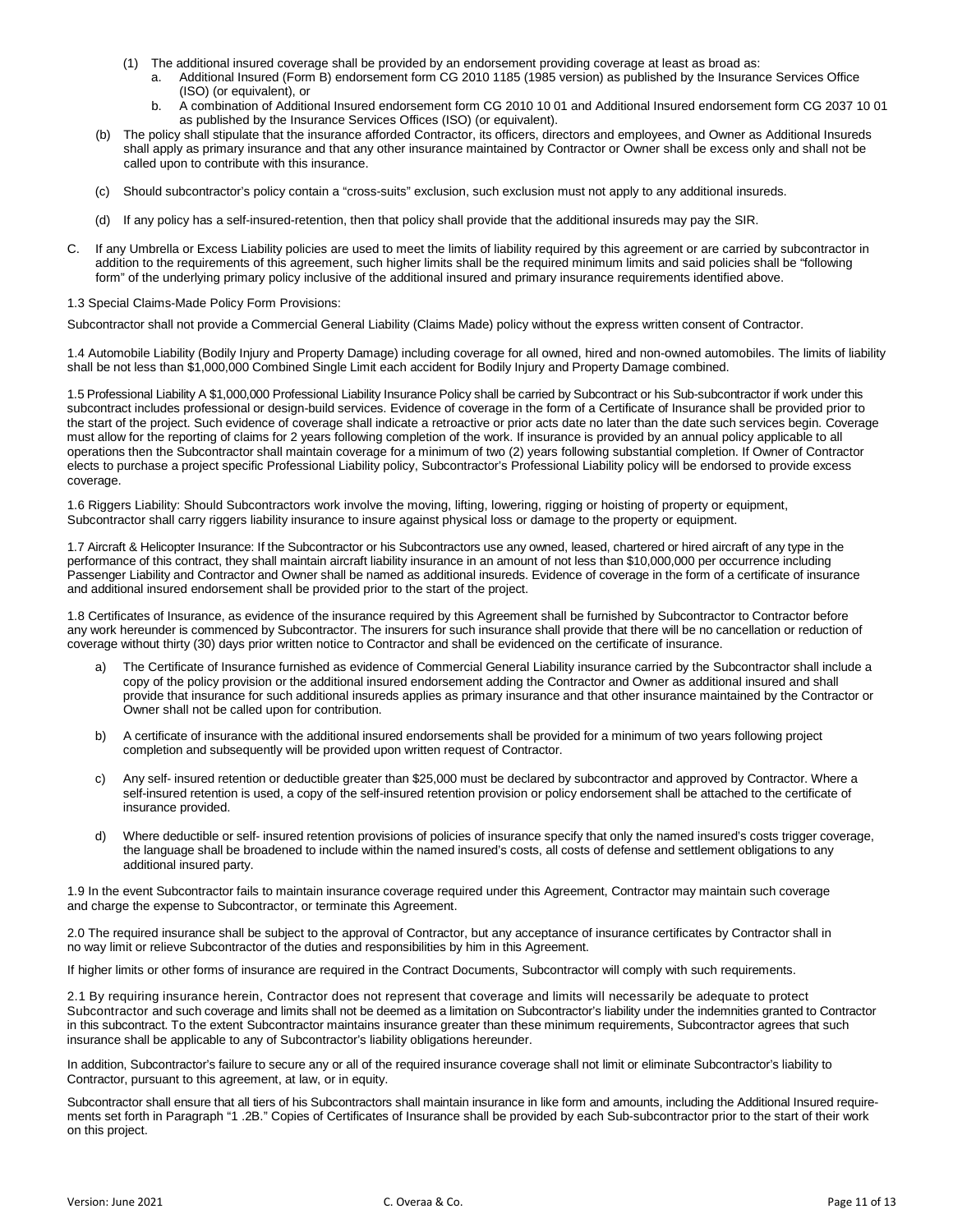2.2 Protection of Work/Materials and Builders Risk Insurance:

Subcontractor shall insure, through an installation floater form of policy, secure and protect his work and material from damage or loss until final accept- ance by Owner. All deductibles shall be the responsibility of Subcontractor.

3 Neither the forbearance nor omission by Contractor to require proof of *all provisions* of this insurance from Subcontractor before permitting Subcontractor to proceed or continue with the Work will be deemed as a waiver of Contractor's rights or Subcontractor's obligations regarding the pro- visions of insurance under the Subcontract. Any exceptions to the provision of this section must be delineated in the Contract Documents.

Subcontractor shall assure that all of its Subcontractor and Sub-subcontractors meet the same insurance requirements as set forth in this Addendum and that the Contractor and Owner are named as additional insureds as required by this Addendum.

# **Part II**

In addition to the insurance required by Part I of this Subcontract, Subcontractor shall also maintain and provide evidence in support of the following insurance with companies having an A.M. Best's Insurance Rating of A-VIII or better or otherwise acceptable to the Contractor when:

- (1) The Subcontractor's operations under the Subcontract require testing for, abatement, clean-up or treatment of pollutants (other than asbestos)
- (2) The Subcontractor will be bringing a significant amount of pollutants to the jobsite
- (3) There is a known exposure for disturbance of pollutants or hazardous materials at the jobsite which can be handled best by subcontracting with a Specialty Environmental contractor to perform work involving such pollutants or hazardous materials.
- 1.2.1 Contractor's Pollution Liability Insurance

Subcontractor shall carry Contractor's Pollution Liability Insurance covering all operations by or on behalf of Subcontractor providing insurance for bodily injury and property damage liability due to pollution, including mold, mildew or fungus.

Coverage must include pollution liability for all materials brought onto the project site and for remediation or disturbance of pollutants and haz- ardous materials found on the project site. Coverage shall be provided on an "occurrence" basis without a sunset clause. Claims Made coverage is not acceptable.

The limit of liability shall be not less than \$1,000,000 each occurrence or claim and \$1,000,000 in the aggregate.

#### AdditionalInsureds

The Contractor, its officers, directors and employees and owner shall be named as Additional Insureds. The policy shall be endorsed to stipu- late that the insurance afforded the additional insureds shall apply as primary insurance and that any other insurance or self-insurance maintained by Contractor or Owner shall be excess only and shall not be called upon to contribute with this insurance.

1.4.1 Automobile Liability Insurance (Transportation of Pollutants or Hazardous Materials)

If autos owned or hired by Subcontractor will be used to transport Pollutants or Hazardous Materials, then paragraph 1.4 of Addendum A is amended by addition of the following:

"Coverage shall be included for liability arising out of the transportation of pollutants and hazardous materials. The policy shall be endorsed with an MCS 90 Endorsement (Federal Motor Carrier Act) and with Endorsement form CA9948 (Pollution Liability - Broadened Coverage) as published by the Insurance Services Office (ISO)."

# **PART III**

In addition to the insurance required by Addendum A, Part I or Part II of this Subcontract, Subcontractor shall also maintain and provide proper evidence of the following insurance with companies having an A.M.

Best's Insurance Rating of A-VIII or better or otherwise acceptable to the Contractor when the scope of the subcontract includes asbestos abatement work:

# 1.2.2 Asbestos Liability Insurance

The insurance required in Part I, Paragraph 1.2 and/or Part II of Addendum A shall include or be endorsed to include, or a separate Asbestos Liability Insurance policy shall be maintained by Subcontractor to cover bodily injury and property damage arising out of asbestos abatement or removal operations by or on behalf of Subcontractor as required by this Subcontract.

Coverage for such asbestos abatement or removal operations whether provided by the General Liability required by paragraph 1.2 of Addendum A or by a separate Asbestos Liability Insurance Policy maintained by Subcontractor is subject to the following requirements:

- (1) Coverage shall be provided on an "occurrence" basis without a sunset clause. Claims Made coverage is not acceptable.
- (2) Coverage for the asbestos abatement operations shall not be subject to pollution exclusion.
- (3) If there is an exclusion for claims by any insured against any other insured, such exclusion shall be deleted.
- (4) Coverage shall not be excluded for asbestos bodily injury to employees of the Owner, Contractor and Subcontractor if their designated job duties do not require them to be in the regulated asbestos abatement area.
- (5) Coverage for Contractual Liability arising out of Asbestos operations shall be provided on the same basis as afforded by the Comprehensive or Commercial General Liability Policy.
- (6) Coverage to be included for Products/Completed Operations for 2 years after completion of the asbestos abatement or removal work.
- (7) The policy shall include a Cross Liability, Severability of Interest or a Separation of Insureds provision.
- (8) The policy shall not contain any provision or definition which would serve to eliminate coverage for third-party action over claims.
- (9) If the policy or any endorsement contains a provision which limits or eliminates bodily injury or property damage coverage based on final air fiber clearance levels, the policy shall be modified so that it is consistent with the clearance level (F/CC) and the appropriate analytical testing protocol contained in the project specifications.